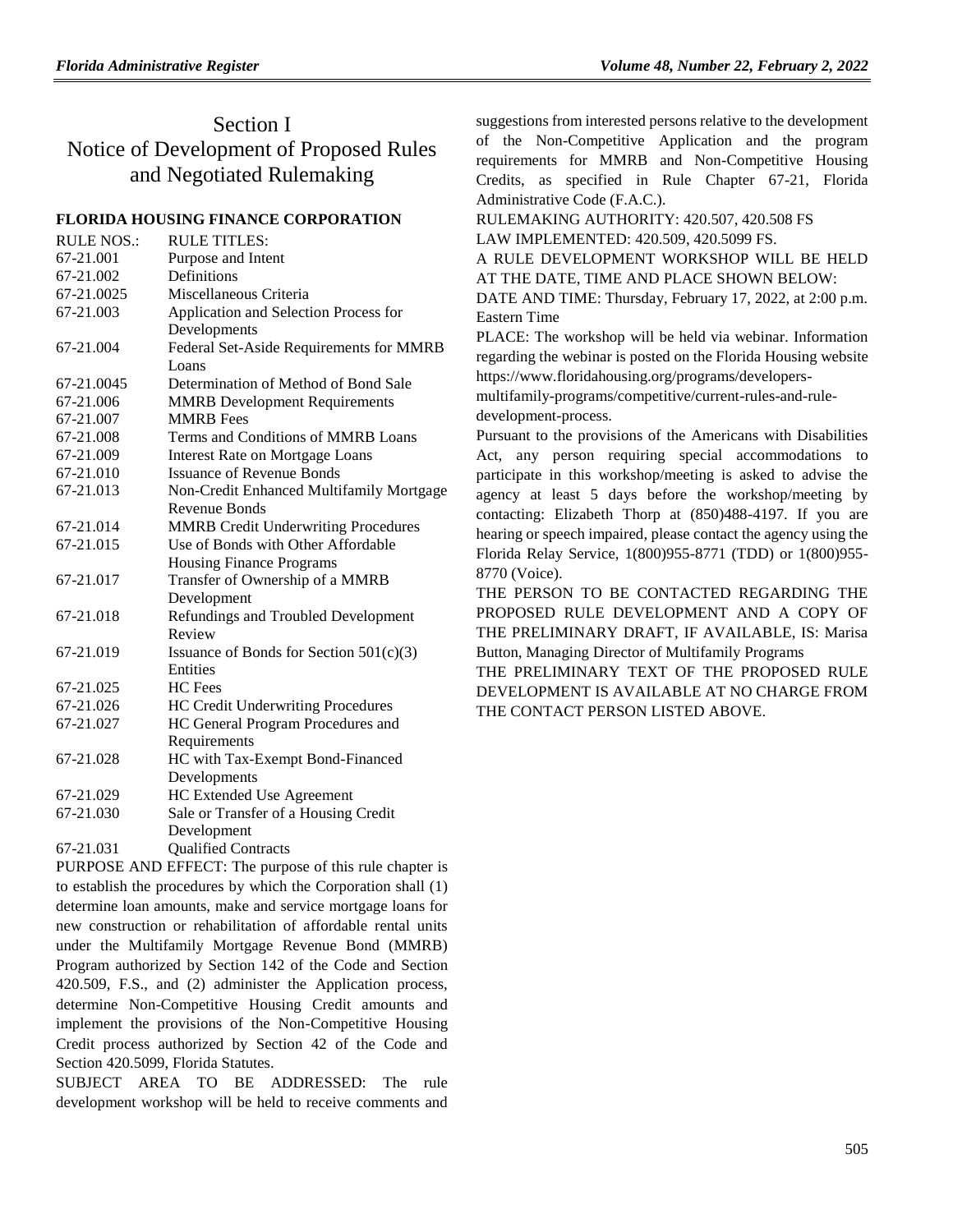## **[FLORIDA HOUSING FINANCE CORPORATION](https://www.flrules.org/gateway/department.asp?id=67)**

| <b>RULE NOS.:</b> | <b>RULE TITLES:</b>                          |
|-------------------|----------------------------------------------|
| 67-48.001         | Purpose and Intent                           |
| 67-48.002         | Definitions                                  |
| 67-48.004         | <b>Selection Procedures for Developments</b> |
| 67-48.007         | Fees                                         |
| 67-48.0072        | Credit Underwriting and Loan Procedures      |
| 67-48.0075        | Miscellaneous Criteria                       |
| 67-48.009         | SAIL General Program Procedures and          |
|                   | <b>Restrictions</b>                          |
| 67-48.0095        | <b>Additional SAIL Selection Procedures</b>  |
| 67-48.010         | Terms and Conditions of SAIL Loans           |
| 67-48.0105        | Sale, Transfer or Refinancing of a SAIL      |
|                   | Development                                  |
| 67-48.013         | <b>SAIL Construction Disbursements and</b>   |
|                   | <b>Permanent Loan Servicing</b>              |
| 67-48.014         | HOME General Program Procedures and          |
|                   | Restrictions                                 |
| 67-48.015         | Match Contribution Requirement for HOME      |
|                   | Allocation                                   |
| 67-48.017         | <b>Eligible HOME Activities</b>              |
| 67-48.018         | <b>Eligible HOME Applicants</b>              |
| 67-48.019         | Eligible and Ineligible HOME Development     |
|                   | Costs                                        |
| 67-48.020         | Terms and Conditions of Loans for HOME       |
|                   | <b>Rental Developments</b>                   |
| 67-48.0205        | Sale, Transfer or Refinancing of a HOME      |
|                   | Development                                  |
| 67-48.022         | HOME Disbursements Procedures and Loan       |
|                   | Servicing                                    |
| 67-48.023         | Housing Credits General Program              |
|                   | Procedures and Requirements                  |
| 67-48.027         | Tax-Exempt Bond-Financed Developments        |
| 67-48.028         | <b>Carryover Allocation Provisions</b>       |
| 67-48.029         | <b>Extended Use Agreement</b>                |
| 67-48.030         | Sale or Transfer of a Housing Credit         |
|                   | Development                                  |
| 67-48.031         | <b>Qualified Contracts</b>                   |
| 67-48.040         | <b>EHCL General Program Procedures and</b>   |
|                   | <b>Restrictions</b>                          |
| 67-48.041         | Terms and Conditions of EHCL Loans           |

PURPOSE AND EFFECT: The purpose of this rule chapter is to establish the procedures by which the Corporation shall (1) determine loan amounts, make and service mortgage loans for new construction or rehabilitation of affordable rental units under the State Apartment Incentive Loan (SAIL) and Elderly Housing Community Loan (EHCL) Programs authorized by Section 420.5087, Florida Statutes, and the HOME Investment Partnerships (HOME) Program authorized by Section 420.5089, Florida Statutes; and (2) determine Housing Credit (HC) amounts and implement the provisions of the Housing Credit Program authorized by Section 42 of the Code and Section 420.5099, Florida Statutes.

SUBJECT AREA TO BE ADDRESSED: The rule development workshop will be held to receive comments and suggestions from interested persons relative to (1) the development of program requirements for the SAIL, EHCL, HOME, and HC Programs, as specified in Rule Chapter 67-48, Florida Administrative Code and (2) amendments to the Florida Housing Finance Corporation's 2021 Qualified Allocation Plan (QAP).

RULEMAKING AUTHORITY: [420.507 FS.](https://www.flrules.org/gateway/statute.asp?id=420.507%20FS.)

LAW IMPLEMENTED: [420.5087,](https://www.flrules.org/gateway/statute.asp?id=420.5087) [420.5089,](https://www.flrules.org/gateway/statute.asp?id=%20420.5089) [420.5099 FS.](https://www.flrules.org/gateway/statute.asp?id=%20420.5099%20FS.)

A RULE DEVELOPMENT WORKSHOP WILL BE HELD AT THE DATE, TIME AND PLACE SHOWN BELOW:

DATE AND TIME: Thursday, February 17, 2022, at 2:00 p.m. Eastern Time

PLACE: The workshop will be held via webinar. Information regarding the webinar is posted to the Florida Housing website https://www.floridahousing.org/programs/developers-

multifamily-programs/competitive/current-rules-and-ruledevelopment-process.

Pursuant to the provisions of the Americans with Disabilities Act, any person requiring special accommodations to participate in this workshop/meeting is asked to advise the agency at least 5 days before the workshop/meeting by contacting: Elizabeth Thorp at (850)488-4197. If you are hearing or speech impaired, please contact the agency using the Florida Relay Service, 1(800)955-8771 (TDD) or 1(800)955- 8770 (Voice).

THE PERSON TO BE CONTACTED REGARDING THE PROPOSED RULE DEVELOPMENT AND A COPY OF THE PRELIMINARY DRAFT, IF AVAILABLE, IS: Marisa Button, Managing Director of Multifamily Programs.

THE PRELIMINARY TEXT OF THE PROPOSED RULE DEVELOPMENT IS AVAILABLE AT NO CHARGE FROM THE CONTACT PERSON LISTED ABOVE.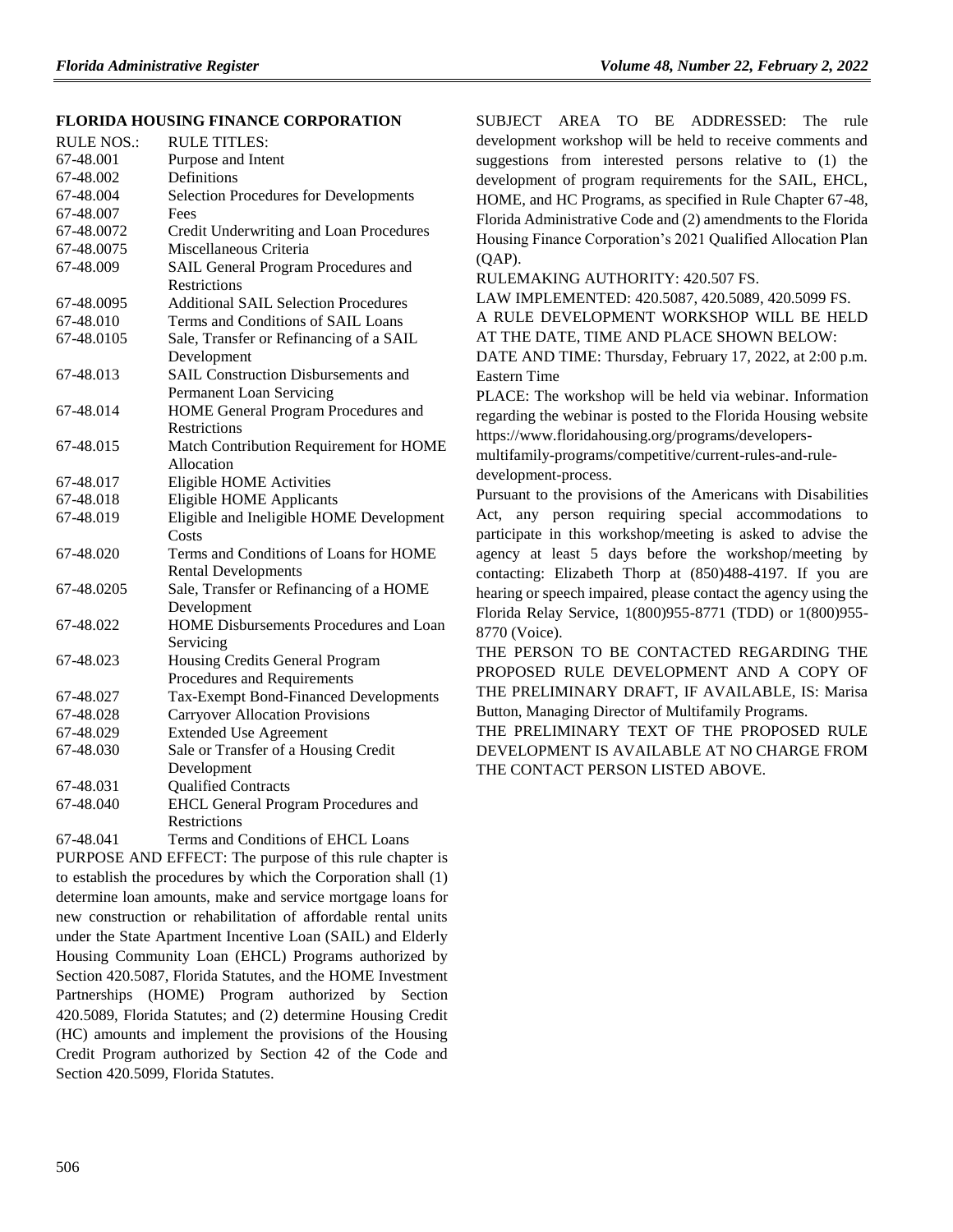## **FLORIDA HOUSING [FINANCE CORPORATION](https://www.flrules.org/gateway/department.asp?id=67)**

| RULE NOS.: | RULE TITLES:                               |
|------------|--------------------------------------------|
| 67-60.001  | Purpose and Intent                         |
| 67-60.002  | Definitions                                |
| 67-60.003  | Notice and Posting of Competitive          |
|            | Solicitations                              |
| 67-60.004  | Withdrawal of Competitive Solicitation or  |
|            | Application                                |
| 67-60.005  | Modification of Terms of Competitive       |
|            | Solicitations                              |
| 67-60.006  | <b>Responsibility of Applicants</b>        |
| 67-60.007  | <b>Evaluation of Applications</b>          |
| 67-60.008  | <b>Right to Waive Minor Irregularities</b> |
| 67-60.009  | <b>Applicant Administrative Appeal</b>     |
|            | Procedures                                 |
| 67-60.010  | <b>Funding Preferences</b>                 |

PURPOSE AND EFFECT: The purpose of this rule chapter is to establish the procedures by which the Corporation shall: (1) administer the competitive solicitation funding process to make and service mortgage loans for new construction or rehabilitation of affordable rental units under the State Apartment Incentive Loan (SAIL) Program and the Elderly Housing Community Loan (EHCL) Program authorized by Section 420.5087, F.S., and the HOME Investment Partnerships (HOME) Program authorized by Section 420.5089, F.S.; (2) administer the competitive solicitation processes to implement the provisions of the Housing Credit (HC) Program authorized by Section 42 of the IRC and Section 420.5099, F.S.; and (3) administer the competitive solicitation funding process for any other Corporation program.

SUBJECT AREA TO BE ADDRESSED: The rule development workshop will be held to receive comments and suggestions from interested persons relative to the procedures for the multifamily competitive solicitation funding process. RULEMAKING AUTHORITY: [420.507\(48\) FS.](https://www.flrules.org/gateway/statute.asp?id=420.507(48)%20FS.)

LAW IMPLEMENTED: [420.5087,](https://www.flrules.org/gateway/statute.asp?id=420.5087) [420.5089\(2\),](https://www.flrules.org/gateway/statute.asp?id=%20420.5089(2)) [420.5099 FS.](https://www.flrules.org/gateway/statute.asp?id=%20420.5099%20FS.) A RULE DEVELOPMENT WORKSHOP WILL BE HELD AT THE DATE, TIME AND PLACE SHOWN BELOW:

DATE AND TIME: Thursday, February 17, 2022, at 2:00 p.m. Eastern Time

PLACE: The workshop will be held via webinar. Information regarding the webinar is posted on the Florida Housing website https://www.floridahousing.org/programs/developers-

multifamily-programs/competitive/current-rules-and-ruledevelopment-process.

Pursuant to the provisions of the Americans with Disabilities Act, any person requiring special accommodations to participate in this workshop/meeting is asked to advise the agency at least 5 days before the workshop/meeting by contacting: Elizabeth Thorp at (850)488-4197. If you are hearing or speech impaired, please contact the agency using the

Florida Relay Service, 1(800)955-8771 (TDD) or 1(800)955- 8770 (Voice).

THE PERSON TO BE CONTACTED REGARDING THE PROPOSED RULE DEVELOPMENT AND A COPY OF THE PRELIMINARY DRAFT, IF AVAILABLE, IS: Marisa Button, Managing Director of Multifamily Programs THE PRELIMINARY TEXT OF THE PROPOSED RULE DEVELOPMENT IS AVAILABLE AT NO CHARGE FROM THE CONTACT PERSON LISTED ABOVE.

> Section II Proposed Rules

# NONE

# Section III Notice of Changes, Corrections and Withdrawals

#### **[DEPARTMENT OF FINANCIAL SERVICES](https://www.flrules.org/gateway/department.asp?id=69)**

### **[Division of Funeral, Cemetery, and Consumer Services](https://www.flrules.org/gateway/organization.asp?id=369)**

RULE NO.: RULE TITLE:

[69K-5.0024](https://www.flrules.org/gateway/ruleNo.asp?id=69K-5.0024) Remittances to the Regulatory Trust Fund NOTICE OF CHANGE

Notice is hereby given that the following changes have been made to the proposed rule in accordance with subparagraph 120.54(3)(d)1., F.S., published in Vol. 47 No. 216, November 5, 2021 issue of the Florida Administrative Register.

Form DFS-PNS-2, User Manual for Appointing Entity Users for the Preneed Remittance System (PNRS), is modified as follows:

Page 26: The following paragraph is removed from the "Message from webpage" notification: "If you click OK you will no longer have the option to pay your preneed quarterly remittance electronically AND an additional 'Paper Processing Fee' of \$25.00 per quarter and per licensee will be added to the cost of your preneed quarterly remittance."

The paragraph is replaced with the following language: "If you click OK you will no longer have the option to pay your preneed quarterly remittance electronically."

Page 27: The following sentence from paragraph 21 is removed: "The system will display a summary of the Quarterly Remittance where the additional \$25 has been added."

# Section IV Emergency Rules

NONE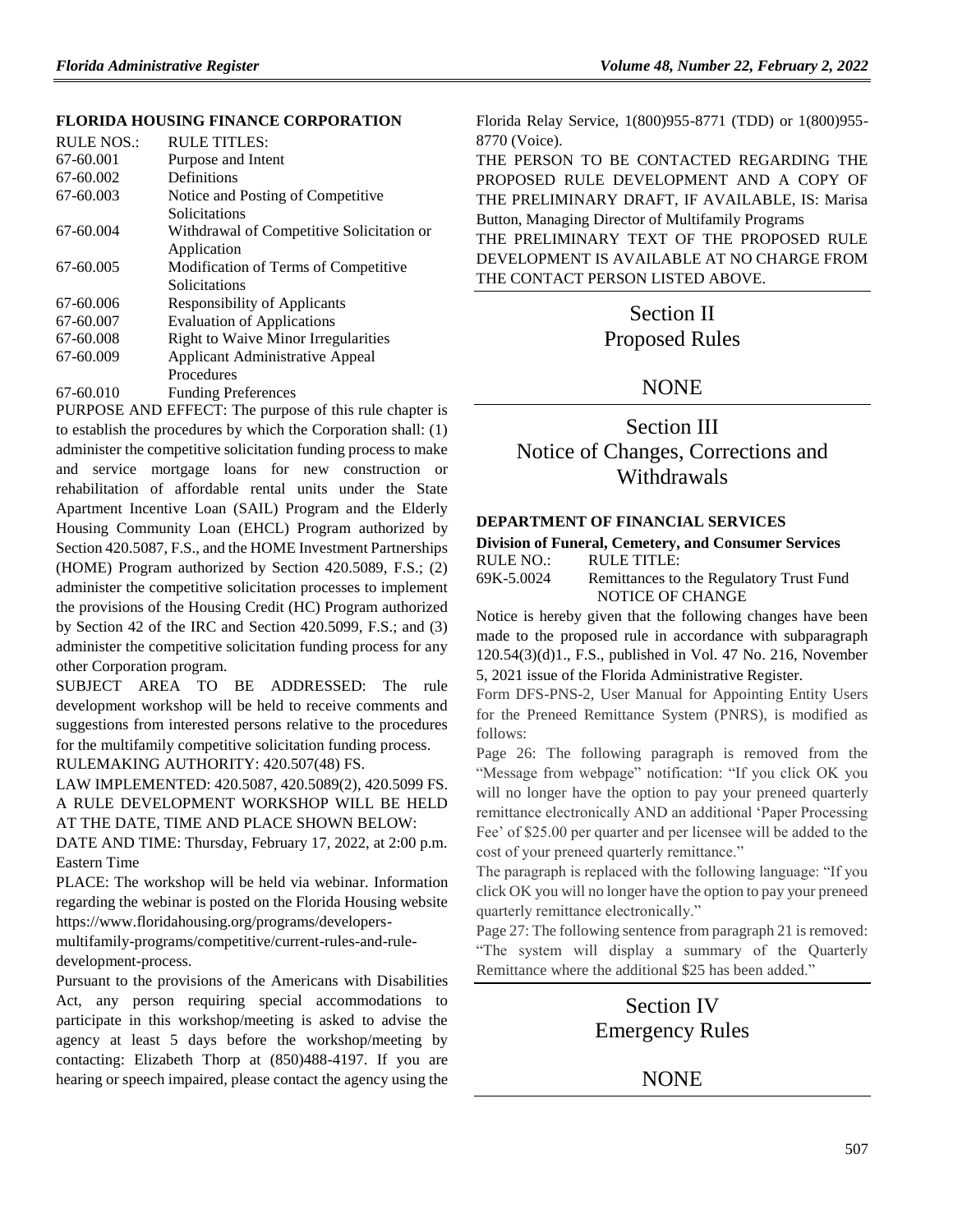# Section V Petitions and Dispositions Regarding Rule Variance or Waiver

# [DEPARTMENT OF MANAGEMENT SERVICES](https://www.flrules.org/gateway/department.asp?id=60)

[Public Employees Relations Commission](https://www.flrules.org/gateway/organization.asp?id=502)

RULE NO.: RULE TITLE:

[60CC-4.002](https://www.flrules.org/gateway/ruleNo.asp?id=60CC-4.002) Ratification by Members of Bargaining Unit

NOTICE IS HEREBY GIVEN that on January 28, 2022, the Public Employees Relations Commission, received a petition for variance from Rule 60CC-4.002, F.A.C., filed by Nicholas de Villiers and the United Faculty of Florida to conduct all aspects of a ratification election electronically. The petition was assigned Case No. MS-2022-008. Any interested person may submit written comments on this petition within 5 days of publication of this notice by mail to Commission Clerk, Public Employees Relations Commission, 4708 Capital Circle Northwest, Suite 300, Tallahassee, Florida 32303-7256 or by facsimile to (850)488-9704.

A copy of the Petition for Variance or Waiver may be obtained by contacting: The Clerk, Public Employees Relations Commission, 4708 Capital Circle Northwest, Suite 300, Tallahassee, Florida 32303-7256 or by email to Barry.Dunn@perc.myflorida.com.

# [DEPARTMENT OF BUSINESS AND PROFESSIONAL](https://www.flrules.org/gateway/department.asp?id=61)  [REGULATION](https://www.flrules.org/gateway/department.asp?id=61)

[Division of Hotels and Restaurants](https://www.flrules.org/gateway/organization.asp?id=249)

RULE NO.: RULE TITLE:

[61C-5.001](https://www.flrules.org/gateway/ruleNo.asp?id=61C-5.001) Safety Standards

The Department of Business and Professional Regulation, Division of Hotels and Restaurants, Bureau of Elevator Safety hereby gives notice: On January 31, 2022, the Division issued an order. The Final Order was in response to a Petition for an emergency Variance from Courtyard Riverfront, filed January 24, 2022, and advertised on January 26, 2022, in Vol. 48, No. 17, of the Florida Administrative Register. No comments were received in response to the petition. The Final Order on the Petition for Variance denies the Petitioner a variance from Rule 2.11.1.2, ASME A17.1, 2013 edition, as adopted by Rule 61C-5.001 Florida Administrative Code that requires an emergency door at every third floor for an elevator installed in a single blind hoistway because the Petitioner has not demonstrated that the purpose of the underlying statute has been met and that the Petitioner would suffer a substantial hardship if required to comply with this rule (VW2022-006).

A copy of the Order or additional information may be obtained by contacting: Division of Hotels and Restaurants, Bureau of Elevator Safety, 2601 Blair Stone Road, Tallahassee, Florida 32399-1013, dhr.elevators@myfloridalicense.com.

# [DEPARTMENT OF BUSINESS AND PROFESSIONAL](https://www.flrules.org/gateway/department.asp?id=61)  [REGULATION](https://www.flrules.org/gateway/department.asp?id=61)

[Board of Accountancy](https://www.flrules.org/gateway/organization.asp?id=280)

RULE NO.: RULE TITLE:

[61H1-28.0052](https://www.flrules.org/gateway/ruleNo.asp?id=61H1-28.0052) Number of Sittings, and Granting of Credit, Release of Grades and Completion of Examination, Transition Rules

NOTICE IS HEREBY GIVEN that on January 21, 2022, the Board of Accountancy, received a petition for variance or waiver filed by Frank Dieguez. Petitioner seeks a permanent variance or waiver of rule 61H1-28.0052(1)(b), F.A.C., regarding the timeframes with respect to the CPA Examination, which requires that candidates must pass all four sections of the CPA Examination within a rolling eighteen-month period, which begins on the NASBA grade release date for the first test section(s) passed. In the event all four test sections of the CPA Examination are not passed within the rolling eighteen-month period, credit for any test section(s) passed outside the eighteenmonth period will expire and that test section(s) must be retaken. Petitioner is requesting a permanent waiver of rule  $61H1-28.0052(1)(b)$ , F.A.C. and extend the eighteen-month period. Comments on this petition should be filed with the Board of Accountancy within 14 days of publication of this notice.

A copy of the Petition for Variance or Waiver may be obtained by contacting: Roger Scarborough, Division Director, Board of Accountancy, 240 NW 76th Dr., Suite A, Gainesville, Florida 32607, (850) 487-1395 or by email Roger.Scarborough@myfloridalicense.com.

# [DEPARTMENT OF ENVIRONMENTAL PROTECTION](https://www.flrules.org/gateway/department.asp?id=62) RULE NO.: RULE TITLE:

[62-610.462](https://www.flrules.org/gateway/ruleNo.asp?id=62-610.462) Reliability and Operator Staffing

NOTICE IS HEREBY GIVEN that on January 18, 2022, the Department of Environmental Protection, received a petition for variance from the Town of Lake Placid. The petition requested a variance for wastewater treatment facility staffing requirements from subsection 62-610.462(3), F.A.C., which requires minimum staffing at the wastewater treatment facility by a Class C or higher operator 6 hours per day, 7 days per week. The facility is located at 131 John Smoak Rd., Lake Placid, Florida 33852, in Section 31, Township 36S, Range 30E in Highlands County, at lat 27°18' 33.1802" N /long81°21' 47.7008" W. The petition has been assigned OGC No. 22-0159 and File No. FLA281484-013-DWF.

A copy of the Petition for Variance or Waiver may be obtained by contacting: Robert Reid, telephone: (239)344-5656, Robert.B.Reid@FloridaDEP.gov; Department of Environmental Protection, South District, 2295 Victoria Avenue, Fort Myers, Florida 33901; during normal business hours,  $8:00$  a.m.  $-5:00$  p.m., Monday through Friday, except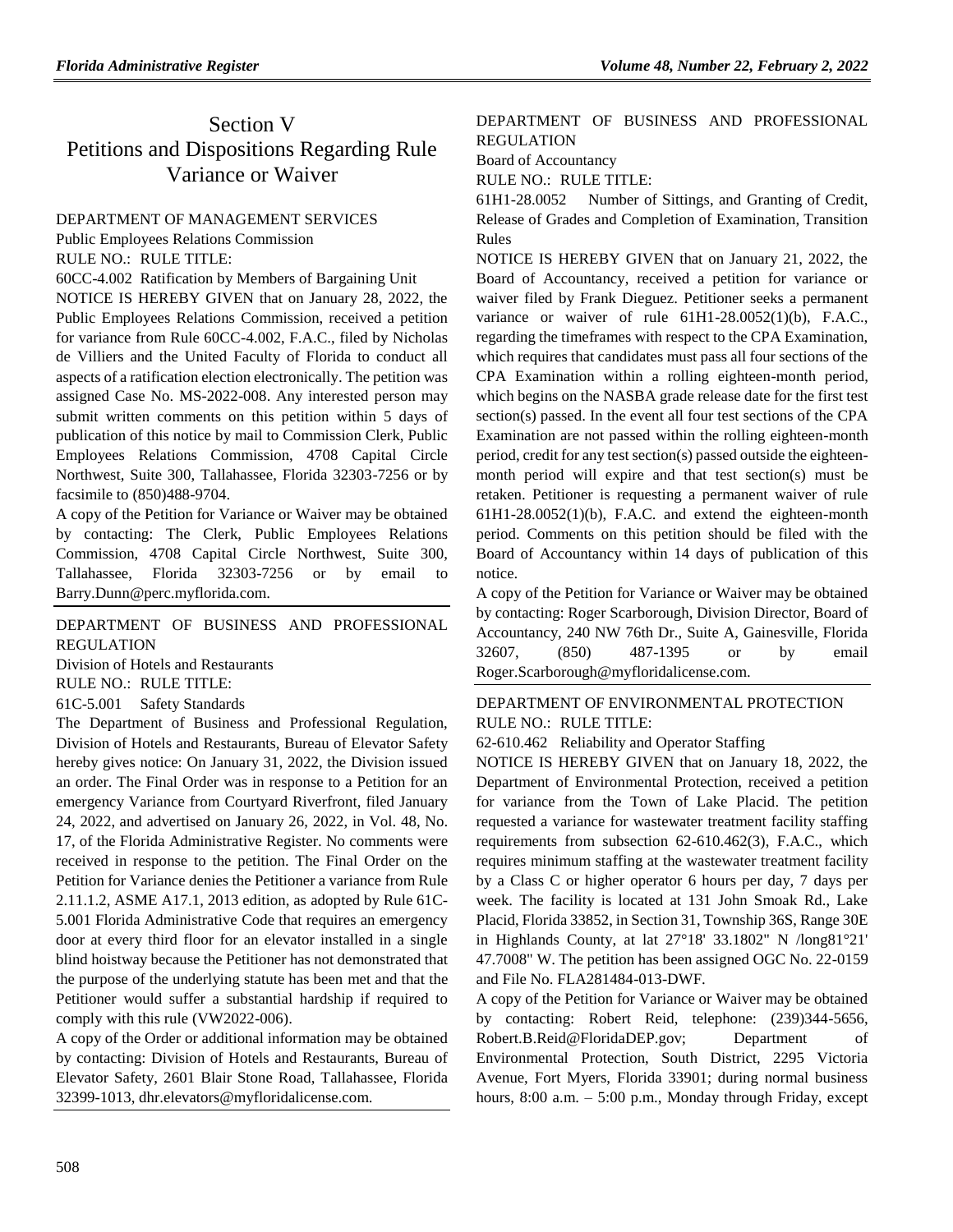legal holidays. Written comments must be received by the Department of Environmental Protection no later than 14 days from the date of publication of this notice.

# Section VI Notice of Meetings, Workshops and Public **Hearings**

### [DEPARTMENT OF EDUCATION](https://www.flrules.org/gateway/department.asp?id=6)

[State Board of Education](https://www.flrules.org/gateway/organization.asp?id=195)

The Department of Education announces a public meeting to which all persons are invited.

DATE AND TIME: February 9, 2022, 9:00 a.m.

PLACE: Tallahassee Community College, Student Union Ballroom, 444 Appleyard Dr., Tallahassee, FL 32304. This meeting will be webcast at https://thefloridachannel.org.

GENERAL SUBJECT MATTER TO BE CONSIDERED: The meeting agenda will consist of the approval of the October 7, October 20, November 16 and January 19 meeting minutes. Updates by President Falconetti on behalf of the Council of Presidents, Superintendent Himmel on behalf of the Florida Association of District School Superintendents, Dr. Tim Smith on behalf of Escambia County School Districts' Warrington Middle School, and Superintendent Eydie Tricquet on behalf of Jefferson County School District. Additional items for consideration include action relating to the following: Amendment to Rule 6A-1.09422, F.A.C., Statewide, Standardized Assessment Program Requirements; Critical Teacher Shortage Areas for 2022-23; New Rule 6A-4.0164, F.A.C., Specialization Requirements for the Civics Seal of Excellence (Endorsement); Three New Bachelor Degree Programs in the Florida College System; Own Your Success Academies, Inc. v. School Board of Hillsborough County; A.A.A. Scholarship Foundation- Florida, LLC as a Scholarship Funding Organization for 2022-23; Step Up for Students, Inc. as a Scholarship Funding Organization for 2022-23; Amendment to Rule 6A-1.094221, F.A.C., Alternative Standardized Reading Assessment and Use of Student Portfolio for Good Cause Promotion; Amendment to Rule 6A-1.09963, F.A.C., High School Graduation Requirements for Students with Disabilities; Amendment to Rule 6A-4.003, F.A.C., Degrees, Programs, and Credits; Amendment to Rule 6A-4.0051, F.A.C., Renewal and Reinstatement of a Professional Certificate; Amendment to Rule 6A-6.0652, F.A.C., Competency-Based Education Pilot Program; Amendment Rule 6A-6.053, F.A.C., District K-12 Comprehensive Evidence-Based Reading Plan; Amendment to Rule 6A-1.09441, F.A.C., Requirements for Programs and Courses Which are Funded Through the Florida Education Finance Program and for Which the Student May Earn Credit Toward High School Graduation; Amendment to Rule 6A-5.0411, F.A.C., Calculations of Student Learning Growth for Use in School Personnel Evaluations; Amendment to Rule 6A-1.094224, F.A.C., Uniform Assessment Calendar; Amendment to Rule 6A-10.042, F.A.C., Test Administration and Security; Amendment to Rule 6A-14.092, F.A.C., Textbook Affordability; Amendment to Rule 6A-10.0315, F.A.C., Demonstration of Readiness for College-Level Communication and Computation; Amendment to Rule 6A-20.028, F.A.C., Florida Bright Futures Scholarship Program; New Rule 6A-20.0283, F.A.C., Florida Farmworker Student Scholarship Program; Amendment to Rule 6M-4.610, F.A.C., Statewide Provider Contract for the School Readiness Program; Amendment to Rule 6M-8.301, F.A.C., Standard Statewide Provider Contract for the VPK Program; and Amendment #7 of Contract between the State Board of Education and SEED School of Miami, Inc.

A copy of the agenda may be obtained by contacting: Chris Emerson at 850-245-9601 or Christian.Emerson@fldoe.org or by visiting the Department's website at http://www.fldoe.org/policy/state-board-of-edu/meetings.

Pursuant to the provisions of the Americans with Disabilities Act, any person requiring special accommodations to participate in this workshop/meeting is asked to advise the agency at least five days before the workshop/meeting by contacting: Chris Emerson at 850-245-9601 or Christian.Emerson@fldoe.org. If you are hearing or speech impaired, please contact the agency using the Florida Relay Service, 1(800)955-8771 (TDD) or 1(800)955-8770 (Voice).

For more information, you may contact: Chris Emerson at 850- 245-9601 or Christian.Emerson@fldoe.org.

#### [DEPARTMENT OF LAW ENFORCEMENT](https://www.flrules.org/gateway/department.asp?id=11)

The Medical Examiners Commission announces a public meeting to which all persons are invited.

DATE AND TIME: Friday, February 18, 2022, 10:00 a.m.

PLACE: Orlando Marriott Lake Mary, 1501 International Parkway, Lake Mary, Florida 32746

GENERAL SUBJECT MATTER TO BE CONSIDERED: Medical Examiners Commission Meeting Issues. If a person decides to appeal any decision made by the Commission with respect to any matter considered at this meeting, such person is responsible for ensuring that a verbatim record of the proceedings is made, which record includes the testimony and evidence upon which the appeal is based.

A copy of the agenda may be obtained by contacting: Mr. Brett Kirkland, Chief of Policy & Special Programs, Criminal Justice Professionalism Program, and Staff Director for the Medical Examiners Commission, Post Office Box 1489, Tallahassee, Florida, 32302, (850)410-8600.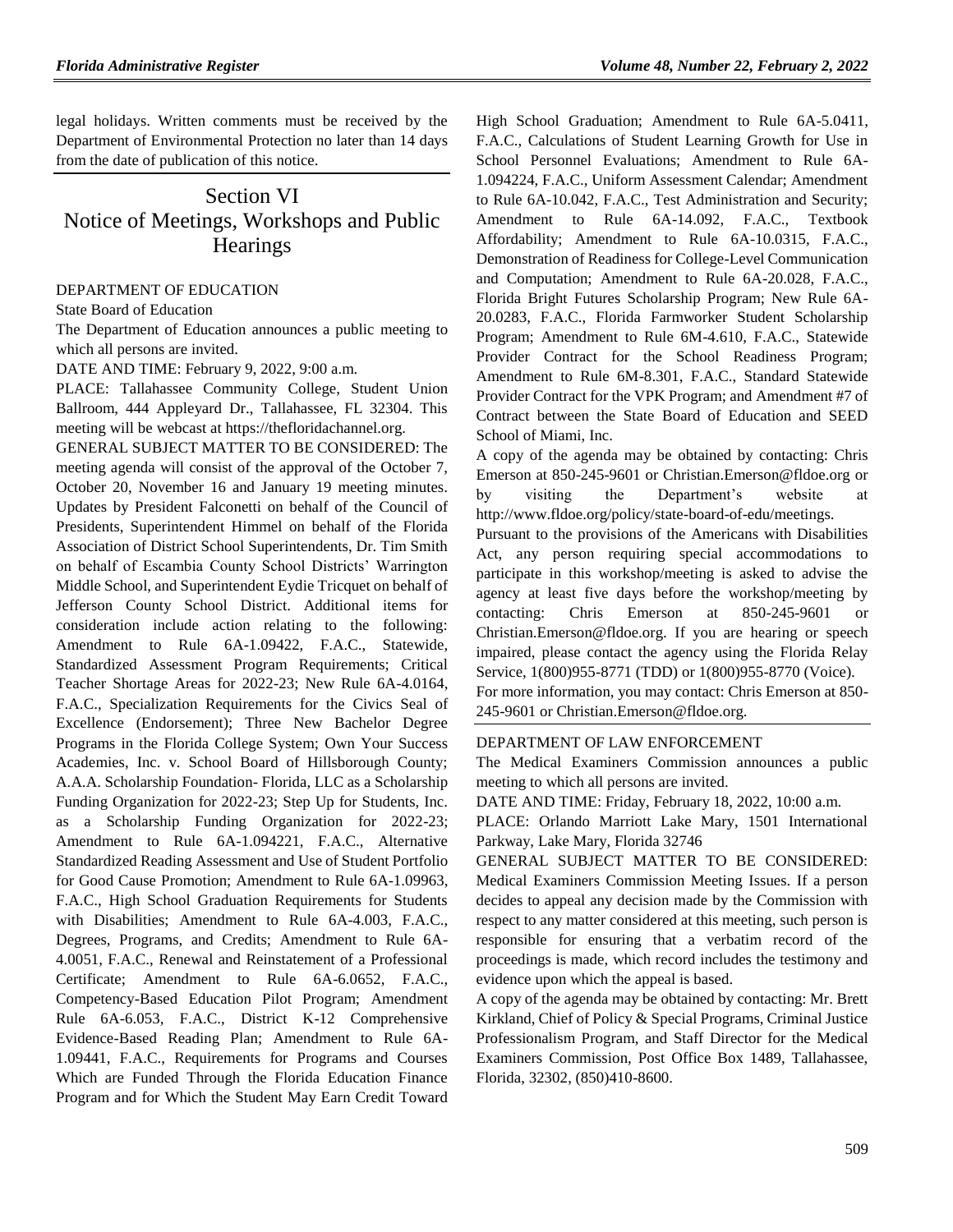Pursuant to the provisions of the Americans with Disabilities Act, any person requiring special accommodations to participate in this workshop/meeting is asked to advise the agency at least 5 days before the workshop/meeting by contacting: Mr. Brett Kirkland, Chief of Policy & Special Programs, Medical Examiners Commission Office at (850)410- 8600. If you are hearing or speech impaired, please contact the agency using the Florida Relay Service, 1(800)955-8771 (TDD) or 1(800)955-8770 (Voice).

If any person decides to appeal any decision made by the Board with respect to any matter considered at this meeting or hearing, he/she will need to ensure that a verbatim record of the proceeding is made, which record includes the testimony and evidence from which the appeal is to be issued.

#### [EXECUTIVE OFFICE OF THE GOVERNOR](https://www.flrules.org/gateway/department.asp?id=27)

[Governor's Faith and Community Initiative Office](https://www.flrules.org/gateway/organization.asp?id=1433)

The Florida Faith-Based and Community-Based Advisory Council announces a public meeting to which all persons are invited.

DATE AND TIME: February 14, 2022, 10:00 a.m.

PLACE: Cabinet Meeting Room, Capitol Building, Tallahassee FL

GENERAL SUBJECT MATTER TO BE CONSIDERED: Florida Faith-Based and Community-Based Advisory Council meeting

A copy of the agenda may be obtained by contacting: Dylan Fisher, (850)717-9315.

#### [REGIONAL PLANNING COUNCILS](https://www.flrules.org/gateway/department.asp?id=29)

[East Central Florida Regional Planning Council](https://www.flrules.org/gateway/organization.asp?id=62)

The East Central Florida Regional Planning Council announces a public meeting to which all persons are invited.

DATE AND TIME: February 23, 2022, 1:00 p.m.

PLACE: VIRTUAL. Please contact Jenifer Rupert, jrupert@ecfrpc.org, 407-245-0300 for log-in information.

GENERAL SUBJECT MATTER TO BE CONSIDERED: Meeting of the Volunteer Council Subcommittee for the Regional Resilience Collaborative.

A copy of the agenda may be obtained by contacting: Jenifer Rupert, jrupert@ecfrpc.org, 407-245-0300.

Pursuant to the provisions of the Americans with Disabilities Act, any person requiring special accommodations to participate in this workshop/meeting is asked to advise the agency at least 2 days before the workshop/meeting by contacting: . If you are hearing or speech impaired, please contact the agency using the Florida Relay Service, 1(800)955- 8771 (TDD) or 1(800)955-8770 (Voice).

#### [REGIONAL PLANNING COUNCILS](https://www.flrules.org/gateway/department.asp?id=29)

[East Central Florida Regional Planning Council](https://www.flrules.org/gateway/organization.asp?id=62)

The East Central Florida Regional Planning Council announces a public meeting to which all persons are invited.

DATE AND TIME: February 23, 2022, 3:00 p.m.

PLACE: Virtual. Please contact Lori Cox (lcox@ecfrpc.org) 407-245-0300) for log in information.

GENERAL SUBJECT MATTER TO BE CONSIDERED: Meeting of the Council How Did We Grow Leadership team.

A copy of the agenda may be obtained by contacting: Lori Cox, lcox@ecfrpc.org, 407-245-0300.

Pursuant to the provisions of the Americans with Disabilities Act, any person requiring special accommodations to participate in this workshop/meeting is asked to advise the agency at least 2 days before the workshop/meeting by contacting: . If you are hearing or speech impaired, please contact the agency using the Florida Relay Service, 1(800)955- 8771 (TDD) or 1(800)955-8770 (Voice).

#### [REGIONAL PLANNING COUNCILS](https://www.flrules.org/gateway/department.asp?id=29)

[Treasure Coast Regional Planning Council](https://www.flrules.org/gateway/organization.asp?id=67)

The Treasure Coast Regional Planning Council announces a public meeting to which all persons are invited.

DATE AND TIME: February 25, 2022, 9:30 a.m.

PLACE: Indian River State College Chastain Campus, Wolf High-Technology Center, 2400 SE Salerno Road, Stuart, FL 34997

The meeting is also being offered virtually: https://global.gotomeeting.com/join/196484973

You can also dial in using your phone. United States: (224)501- 3412 Access Code: 196-484-973

GENERAL SUBJECT MATTER TO BE CONSIDERED: The Treasure Coast Regional Planning Council will hold its monthly meeting.

In accordance with the requirements of Section 120.525, Florida Statutes, notice is hereby given that the Treasure Coast Regional Planning Council intends to utilize communications media technology to facilitate attendance of a portion of its voting membership for purposes of constituting a quorum to conduct business, that such attendance will be broadcast publicly at the above meeting location, and also that a minimum of one-third of its voting membership will be physically present at the above meeting location.

A copy of the agenda may be obtained by contacting: Liz Gulick at (772)221-4060 or lgulick@tcrpc.org.

Pursuant to the provisions of the Americans with Disabilities Act, any person requiring special accommodations to participate in this workshop/meeting is asked to advise the agency at least 5 days before the workshop/meeting by contacting: Liz Gulick at (772)221-4060 or lgulick@tcrpc.org. If you are hearing or speech impaired, please contact the agency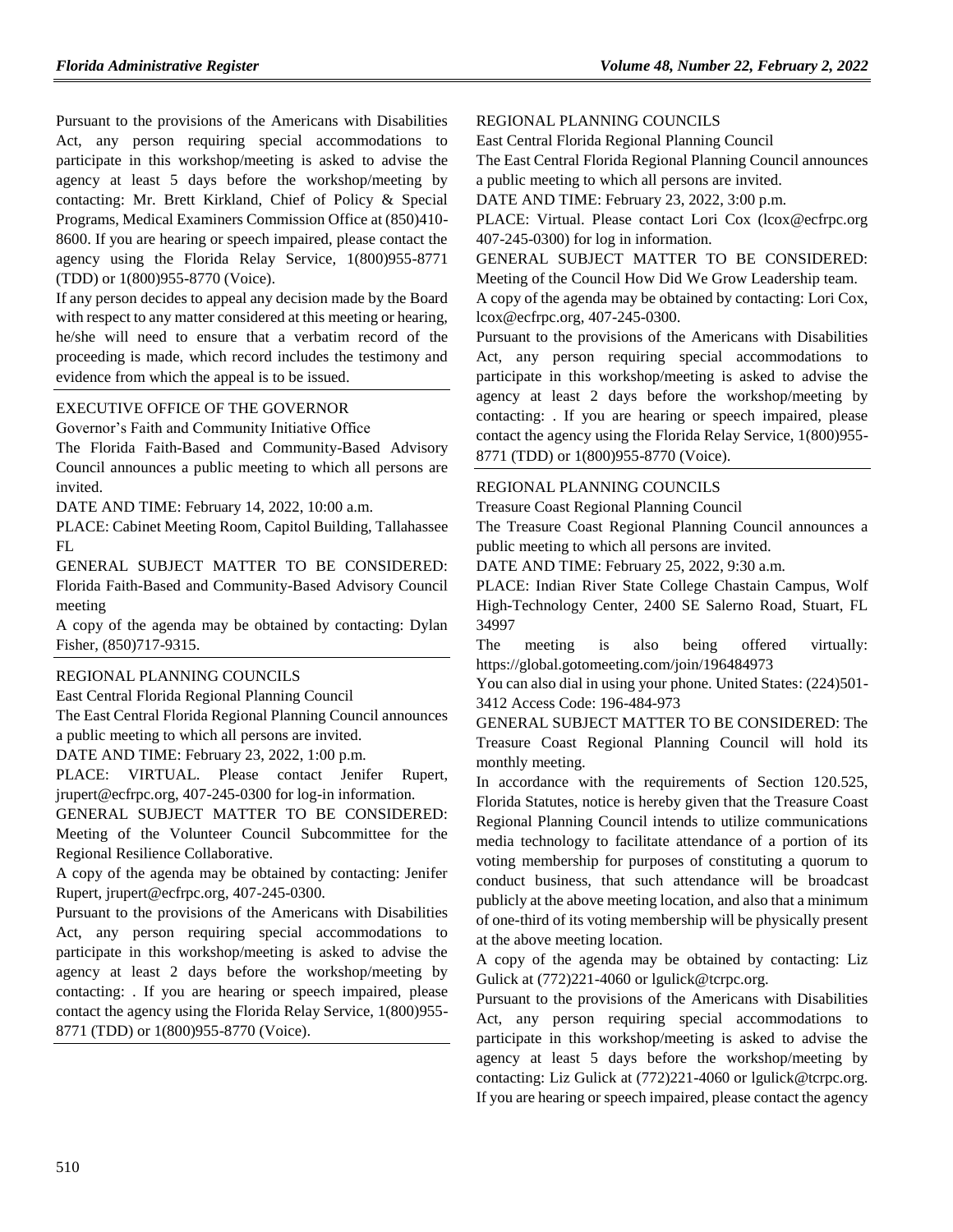using the Florida Relay Service, 1(800)955-8771 (TDD) or 1(800)955-8770 (Voice).

If any person decides to appeal any decision made by the Board with respect to any matter considered at this meeting or hearing, he/she will need to ensure that a verbatim record of the proceeding is made, which record includes the testimony and evidence from which the appeal is to be issued.

For more information, you may contact: Liz Gulick at (772)221-4060 or lgulick@tcrpc.org.

### [REGIONAL PLANNING COUNCILS](https://www.flrules.org/gateway/department.asp?id=29)

[Treasure Coast Regional Planning Council](https://www.flrules.org/gateway/organization.asp?id=67)

The Treasure Coast Regional Planning Council announces a public meeting to which all persons are invited.

DATE AND TIME: February 24, 2022, 10:00 a.m.

PLACE: Virtual Meeting.

Please join the meeting from your computer, tablet or smartphone. https://global.gotomeeting.com/join/605062517

You can also dial in using your phone. United States: 1(872)240-3212, Access Code: 605-062-517

GENERAL SUBJECT MATTER TO BE CONSIDERED: The Treasure Coast Local Emergency Planning Committee will hold its quarterly meeting.

A copy of the agenda may be obtained by contacting: Liz Gulick at (772)221-4060 or lgulick@tcrpc.org.

Pursuant to the provisions of the Americans with Disabilities Act, any person requiring special accommodations to participate in this workshop/meeting is asked to advise the agency at least 5 days before the workshop/meeting by contacting: Liz Gulick at (772)221-4060 or lgulick@tcrpc.org. If you are hearing or speech impaired, please contact the agency using the Florida Relay Service, 1(800)955-8771 (TDD) or 1(800)955-8770 (Voice).

If any person decides to appeal any decision made by the Board with respect to any matter considered at this meeting or hearing, he/she will need to ensure that a verbatim record of the proceeding is made, which record includes the testimony and evidence from which the appeal is to be issued.

For more information, you may contact: Liz Gulick at (772)221-4060 or lgulick@tcrpc.org.

#### [REGIONAL PLANNING COUNCILS](https://www.flrules.org/gateway/department.asp?id=29)

[Treasure Coast Regional Planning Council](https://www.flrules.org/gateway/organization.asp?id=67)

The Treasure Coast Regional Planning Council announces a public meeting to which all persons are invited.

DATE AND TIME: March 25, 2022, 8:30 a.m.

PLACE: Wolf High-Technology Center, Indian River State College Chastain Campus, 2400 SE Salerno Road, Stuart, Florida 34997

GENERAL SUBJECT MATTER TO BE CONSIDERED: Regional Economic Development Summit for the Treasure Coast Region.

A copy of the agenda may be obtained by contacting: Stephanie Heidt at (772)221-4060 or sheidt@tcrpc.org.

Pursuant to the provisions of the Americans with Disabilities Act, any person requiring special accommodations to participate in this workshop/meeting is asked to advise the agency at least 5 days before the workshop/meeting by contacting: Stephanie Heidt at (772)221-4060 or sheidt@tcrpc.org. If you are hearing or speech impaired, please contact the agency using the Florida Relay Service, 1(800)955- 8771 (TDD) or 1(800)955-8770 (Voice).

If any person decides to appeal any decision made by the Board with respect to any matter considered at this meeting or hearing, he/she will need to ensure that a verbatim record of the proceeding is made, which record includes the testimony and evidence from which the appeal is to be issued.

For more information, you may contact: Stephanie Heidt at  $(772)221-4060$  or sheidt@tcrpc.org.

#### [NAVIGATION DISTRICTS](https://www.flrules.org/gateway/department.asp?id=66)

[West Coast Inland Navigation District](https://www.flrules.org/gateway/organization.asp?id=345)

The West Coast Inland Navigation District announces a public meeting to which all persons are invited.

DATE AND TIME: February 10, 2022, 10:00 a.m.

PLACE: Venice Community Center Room E, 326 S. Nokomis Avenue, Venice, FL 34285

GENERAL SUBJECT MATTER TO BE CONSIDERED: To conduct the regular business of the Navigation District.

A copy of the agenda may be obtained by contacting: WCIND. 200 E Miami Avenue, Venice FL 34285

If any person decides to appeal any decision made by the Board with respect to any matter considered at this meeting or hearing, he/she will need to ensure that a verbatim record of the proceeding is made, which record includes the testimony and evidence from which the appeal is to be issued.

[DEPARTMENT OF ENVIRONMENTAL PROTECTION](https://www.flrules.org/gateway/department.asp?id=62) [Division of State Lands](https://www.flrules.org/gateway/organization.asp?id=292)

The DEPARTMENT OF ENVIRONMENTAL PROTECTION announces a public meeting to which all persons are invited. DATE AND TIME: February 10, 2022, 1:00 p.m. – 3:00 p.m. PLACE: UPDATE: VIRTUAL (GoToWebinar). Participants must register in advance https://attendee.gotowebinar.com/register/6540411253583769 867

GENERAL SUBJECT MATTER TO BE CONSIDERED: FISHEATING CREEK SETTLEMENT CITIZEN ADVISORY BOARD MEETING

Introductions and review of SAAB Charter

Elect new officers

FWC WMA Manager's report

Enforcement Actions

Visitor Count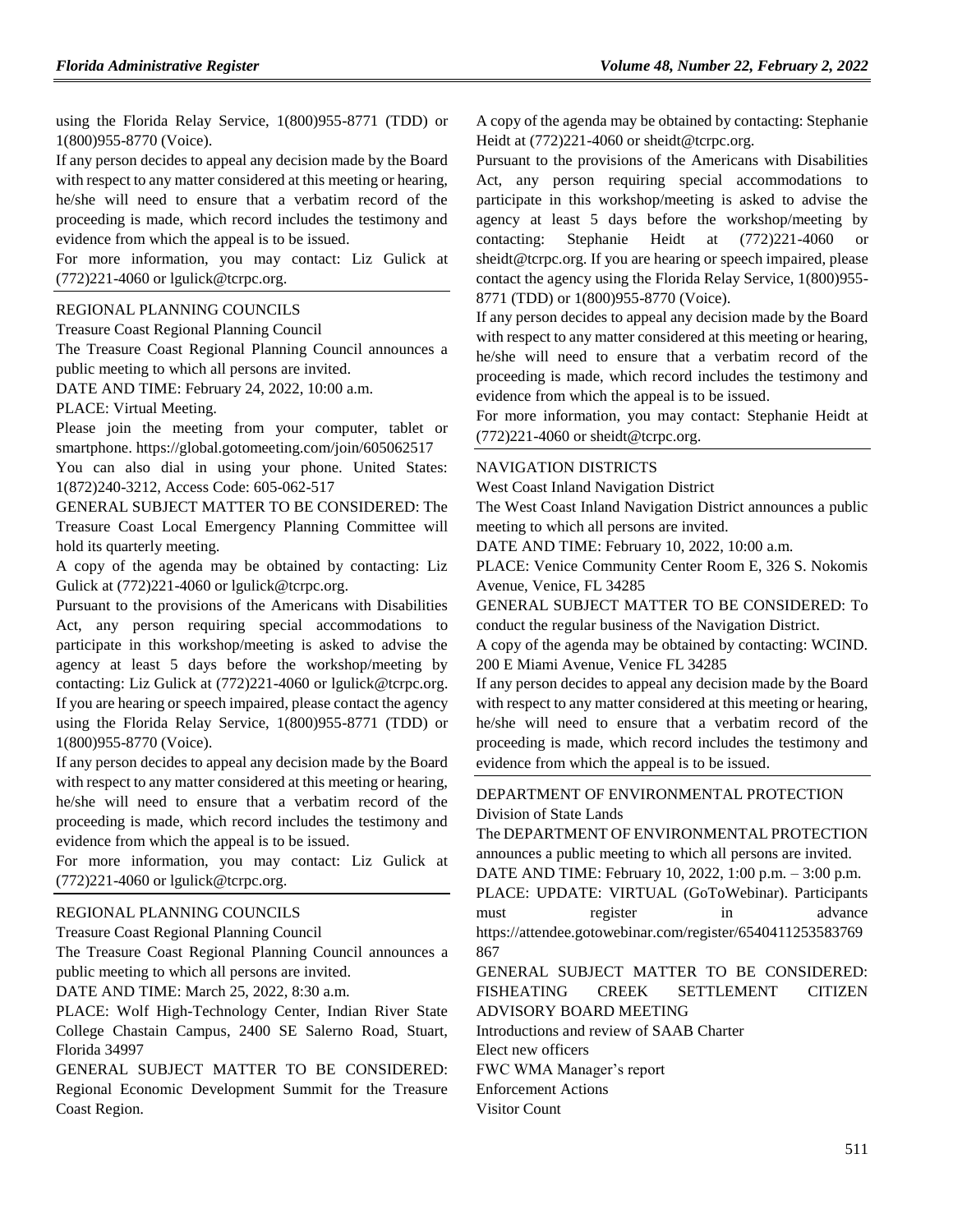Prescribed Burns

Exotic Vegetation

Signage Changes

Harvest Information

Wildlife Surveys

FEC WMA Management Plan Activity Status update

FWC Proposed Rule: hunting w/ air guns and take of non-native reptiles

New Business/Public Input/Announcements/Next Meeting

A copy of the agenda may be obtained by contacting: A copy of the agenda may be obtained by contacting Linda McCarthy, Linda.McCarthy@lykes.com, 1(863)763-3041.

Pursuant to the provisions of the Americans with Disabilities Act, any person requiring special accommodations to participate in this workshop/meeting is asked to advise the agency at least 2 days before the workshop/meeting by contacting: If you are hearing or speech impaired, please contact the agency using the Florida Relay Service, 1(800)955- 8771 (TDD) or 1(800)955-8770 (Voice).

If any person decides to appeal any decision made by the Board with respect to any matter considered at this meeting or hearing, he/she will need to ensure that a verbatim record of the proceeding is made, which record includes the testimony and evidence from which the appeal is to be issued.

## [DEPARTMENT OF CHILDREN AND FAMILIES](https://www.flrules.org/gateway/department.asp?id=65)

The Department of Children and Families announces a public meeting to which all persons are invited.

DATE AND TIME: Tuesday, February 15, 2022, 2:00 p.m.

PLACE: Microsoft Teams meeting

Join on your computer or mobile app

Click here to join the meeting: https://teams.microsoft.com/l/meetup-

join/19%3ameeting\_OTZjZjIyYjYtOTQwNC00YjRlLThhZjE tMGE1ZmIxMGUyYWM5%40thread.v2/0?context=%7b%22 Tid%22%3a%22f70dba48-b283-4c57-8831-

cb411445a94c%22%2c%22Oid%22%3a%22372dd77e-d4a3- 4595-9bf3-fb5c890f268d%22%7d

GENERAL SUBJECT MATTER TO BE CONSIDERED: Ongoing Community Alliance Business

A copy of the agenda may be obtained by contacting: Stephanie Allen at (727)373-7842.

Pursuant to the provisions of the Americans with Disabilities Act, any person requiring special accommodations to participate in this workshop/meeting is asked to advise the agency at least 5 days before the workshop/meeting by contacting: If you are hearing or speech impaired, please contact the agency using the Florida Relay Service, 1(800)955- 8771 (TDD) or 1(800)955-8770 (Voice).

For more information, you may contact: Stephanie Allen, (727)373-7842.

# [CENTER FOR INDEPENDENT LIVING IN CENTRAL](https://www.flrules.org/gateway/organization.asp?id=760)  [FLORIDA, INC.](https://www.flrules.org/gateway/organization.asp?id=760)

The Center for Independent Living in Central Florida, Inc. announces a public meeting to which all persons are invited. DATE AND TIME: February 9, 2022, 4:00 p.m.

PLACE: 720 North Denning Drive, Winter Park FL 32789

GENERAL SUBJECT MATTER TO BE CONSIDERED: Governance Committee Meeting

A copy of the agenda may be obtained by contacting: Maria Diaz, (407)961-5541.

Pursuant to the provisions of the Americans with Disabilities Act, any person requiring special accommodations to participate in this workshop/meeting is asked to advise the agency at least 5 days before the workshop/meeting by contacting: Maria Diaz, (407)961-5541. If you are hearing or speech impaired, please contact the agency using the Florida Relay Service, 1(800)955-8771 (TDD) or 1(800)955-8770 (Voice).

## [FLORIDA LEAGUE OF CITIES](https://www.flrules.org/gateway/organization.asp?id=670)

The Florida Association of Counties Trust (FACT) announces a public meeting to which all persons are invited.

DATE AND TIME: \*\*Change of Date and Time"" Tuesday, February 8, 2022, 11:00 a.m. ET

PLACE: Florida League of Cities, 125 East Colonial Drive, Orlando, Florida 32801, 1(800)445-6248.

GENERAL SUBJECT MATTER TO BE CONSIDERED: Florida Association of Counties Trust general board meeting conducted through the use of communications media technology, as authorized by subsection 163.01(18), Florida Statutes. Persons interested in attending may do so in person at Florida League of Cities, 125 East Colonial Drive, Orlando, Florida 32801, 1(800)445-6248, where a communications media technology facility will be located.

A copy of the agenda may be obtained by contacting: Chris Krepcho, ckrepcho@flcities.com, (407)367-4004.

Pursuant to the provisions of the Americans with Disabilities Act, any person requiring special accommodations to participate in this workshop/meeting is asked to advise the agency at least 7 days before the workshop/meeting by contacting: Chris Krepcho, ckrepcho@flcities.com, (407)367- 4004. If you are hearing or speech impaired, please contact the agency using the Florida Relay Service, 1(800)955-8771 (TDD) or 1(800)955-8770 (Voice).

If any person decides to appeal any decision made by the Board with respect to any matter considered at this meeting or hearing, he/she will need to ensure that a verbatim record of the proceeding is made, which record includes the testimony and evidence from which the appeal is to be issued.

For more information, you may contact: Chris Krepcho, ckrepcho@flcities.com, (407)367-4004.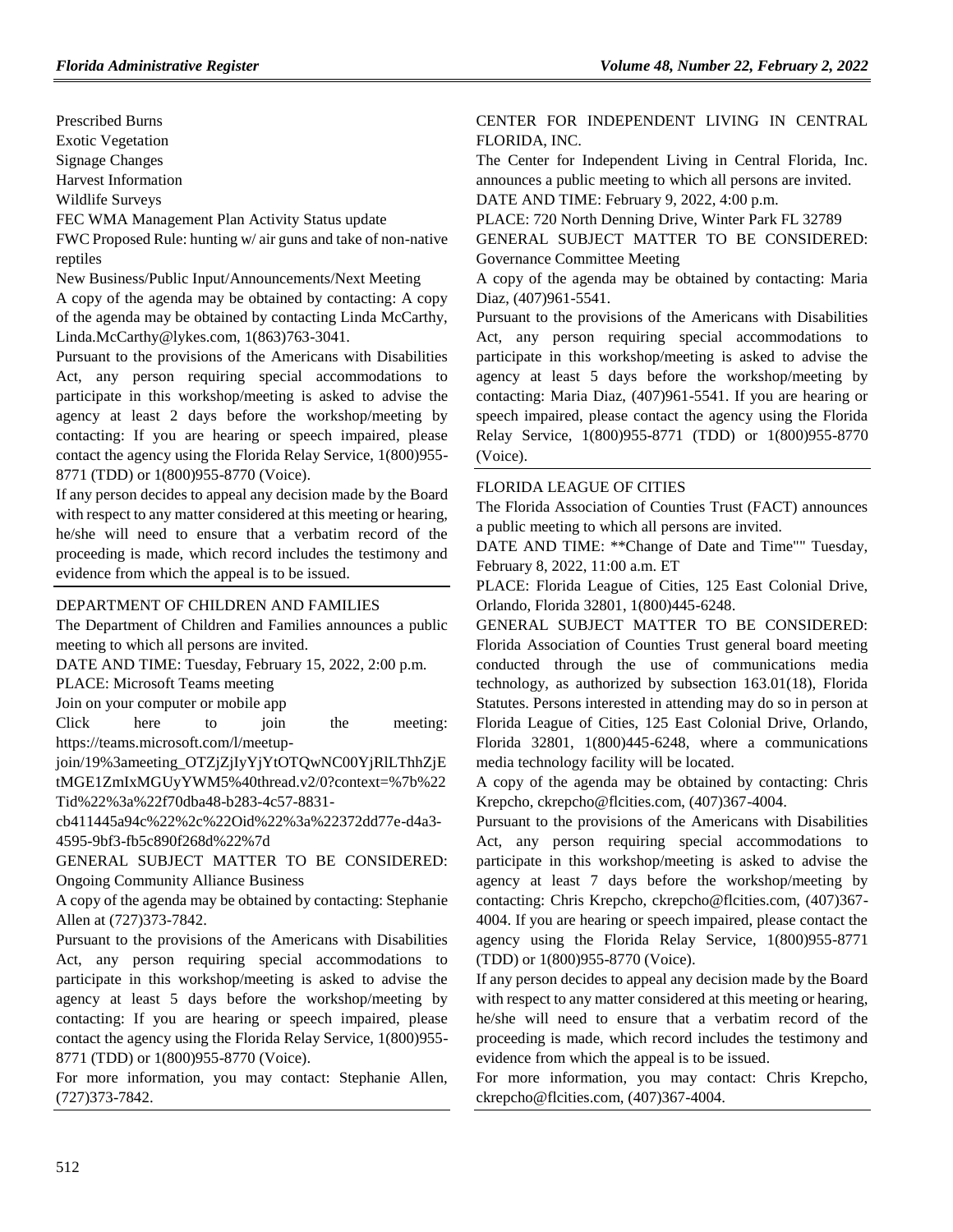## [POLK REGIONAL WATER COOPERATIVE](https://www.flrules.org/gateway/organization.asp?id=1246)

The Board of Directors and the Project Boards of the Polk Regional Water Cooperative ("Cooperative") announces a public meeting to which all persons are invited.

DATE AND TIME: Wednesday, February 16, 2022, 2:00 p.m. PLACE: The specially scheduled meeting will be held by means of Communications Media Technology (CMT) and at Lake Myrtle Sports Complex, 2701 Lake Myrtle Park Road, Auburndale, Florida 33823

GENERAL SUBJECT MATTER TO BE CONSIDERED: The meeting will be held to address subjects dealing with organization, budgeting, water conservation, and project selection, funding, planning, and development, all as provided within the Interlocal Agreement creating the Cooperative. The meeting is open to the public.

Members of the public desiring to provide comment may do so in person or through submission of written comments before the meeting via mail at Polk Regional Water Cooperative, c/o Executive Director, Attn: Tabitha Alpers, P.O. Box 9005, Drawer CA01, Bartow, Florida, 33831-9005, or email to TabithaAlpers@polk-county.net. To assure consideration of written public comments, written comments should be received at least forty-eight hours prior to the public meeting. Public comments offered in writing shall be afforded equal consideration, regardless of the method of communication. The meeting may be remotely viewed via Zoom, a media technology free for the public to use. A link will be provided on the Cooperative's website at www.prwcwater.org with instructions regarding viewing of the meeting.

A copy of the agenda may be obtained by contacting: Copies of the meeting agenda are available in the Documents & Agendas section of the Cooperative's website, www.prwcwater.org, or may be obtained by writing the Polk Regional Water Cooperative, c/o Executive Director, Attn: Tabitha Alpers, P.O. Box 9005, Drawer CA01, Bartow, Florida, 33831-9005 or by calling Tabitha Alpers at (863)534-6444.

Pursuant to the provisions of the Americans with Disabilities Act, any person requiring special accommodations to participate in this workshop/meeting is asked to advise the agency at least 48 hours before the workshop/meeting by contacting: Polk County Communications Office, Polk County Administration Building, 330 West Church Street in Bartow, Florida 33831, Telephone: (863)534-6090, TDD (863)534- 7777. If you are hearing or speech impaired, please contact the agency using the Florida Relay Service, 1(800)955-8771 (TDD) or 1(800)955-8770 (Voice).

If any person decides to appeal any decision made by the Board with respect to any matter considered at this meeting or hearing, he/she will need to ensure that a verbatim record of the proceeding is made, which record includes the testimony and evidence from which the appeal is to be issued.

For more information, you may contact: Ryan Taylor, Executive Director, Polk Regional Water Cooperative, by telephone at (863)534-6444 or by email at RyanTaylor@PRWCwater.org.

### [ENTERPRISE FLORIDA, INC.](https://www.flrules.org/gateway/organization.asp?id=680)

The Enterprise Florida, Inc. and the Florida Defense Alliance announces a public meeting to which all persons are invited. DATE AND TIME: Tuesday, February 15, 2022, 9:00 a.m. ET

– 11:30 p.m. ET

PLACE: Zoom Webinar

GENERAL SUBJECT MATTER TO BE CONSIDERED: This meeting will discuss proposed actions that will assist in preserving, protecting and enhancing Florida's military installations, missions, and quality of life for Florida's military community.

A copy of the agenda may be obtained by contacting: Michelle Griggs, (850)298-6640, mgriggs@enterpriseflorida.com or https://www.enterpriseflorida.com/military-defense/floridadefense-alliance/

For more information, you may contact: Michelle Griggs, (850)298-6640, mgriggs@enterpriseflorida.com.

#### [ENTERPRISE FLORIDA, INC.](https://www.flrules.org/gateway/organization.asp?id=680)

The Enterprise Florida, Inc. and the Florida Defense Support Task Force announces a public meeting to which all persons are invited.

DATE AND TIME: Thursday, February 17, 2022, 9:00 a.m. ET – 11:30 a.m. ET

PLACE: Zoom Webinar

GENERAL SUBJECT MATTER TO BE CONSIDERED: This meeting will discuss proposed actions that will assist in preserving, protecting and enhancing Florida's military installations and missions.

A copy of the agenda may be obtained by contacting: Michelle Griggs, (850)298-6640, mgriggs@enterpriseflorida.com or https://www.enterpriseflorida.com/wp-

content/uploads/FDSTF-Agendas-2022.pdf.

Pursuant to the provisions of the Americans with Disabilities Act, any person requiring special accommodations to participate in this workshop/meeting is asked to advise the agency at least 1 days before the workshop/meeting by contacting: Michelle Griggs, (850)298-6640, mgriggs@enterpriseflorida.com. If you are hearing or speech impaired, please contact the agency using the Florida Relay Service, 1(800)955-8771 (TDD) or 1(800)955-8770 (Voice).

For more information, you may contact: Terry McCaffrey, (850)298-6652, tmccaffrey@enterpriseflorida.com.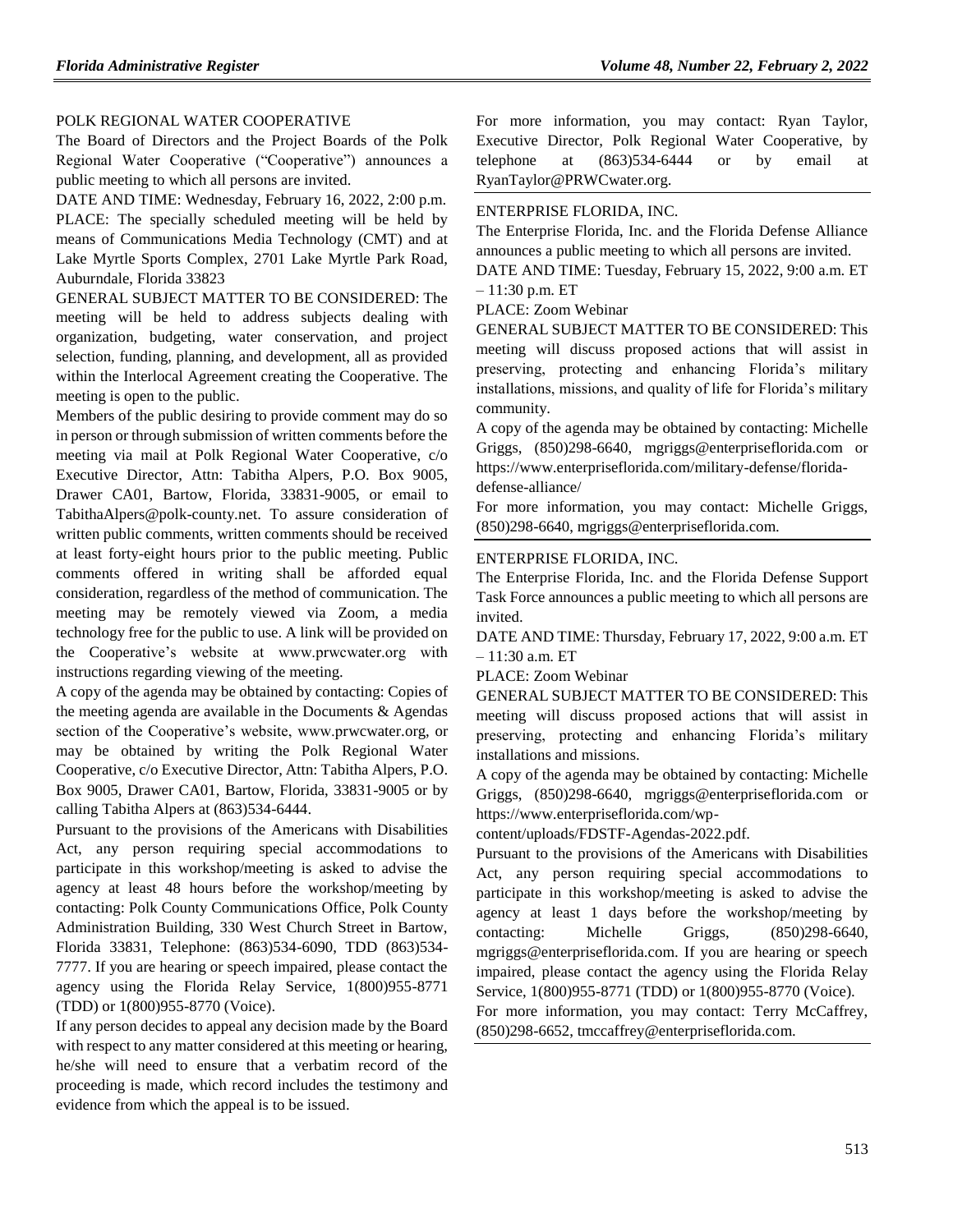# [FLORIDA SURPLUS LINES SERVICE OFFICE](https://www.flrules.org/gateway/organization.asp?id=692)

The Florida Surplus Lines Service Office, Board of Governors, announces a public meeting to which all persons are invited.

DATE AND TIME: Wednesday, April 20, 2022, 9:00 a.m. ET PLACE: 1441 Maclay Commerce Drive Suite 200, Tallahassee, Florida 32312

GENERAL SUBJECT MATTER TO BE CONSIDERED: Quarterly Business Meeting General Business Matters

A copy of the agenda may be obtained by contacting: Georgie Barrett at gbarrett@fslso.com.

Pursuant to the provisions of the Americans with Disabilities Act, any person requiring special accommodations to participate in this workshop/meeting is asked to advise the agency at least 2 days before the workshop/meeting by contacting: Jennifer Mills at jmills@fslso.com or 1(800)562- 4496, x101. If you are hearing or speech impaired, please contact the agency using the Florida Relay Service, 1(800)955- 8771 (TDD) or 1(800)955-8770 (Voice).

## [FLORIDA SURPLUS LINES SERVICE OFFICE](https://www.flrules.org/gateway/organization.asp?id=692)

The Florida Surplus Lines Service Office, Audit Committee, announces a workshop to which all persons are invited.

DATE AND TIME: Wednesday, April 20, 2022, 8:00 a.m. ET PLACE: 1441 Maclay Commerce Drive Suite 200, Tallahassee, Florida 32312

GENERAL SUBJECT MATTER TO BE CONSIDERED: The performance of the 2021 Financial Audit

A copy of the agenda may be obtained by contacting: Georgie Barrett at gbarrett@fslso.com.

Pursuant to the provisions of the Americans with Disabilities Act, any person requiring special accommodations to participate in this workshop/meeting is asked to advise the agency at least 2 days before the workshop/meeting by contacting: Jennifer Mills at jmills@fslso.com or 1(800)562- 4496, x101. If you are hearing or speech impaired, please contact the agency using the Florida Relay Service, 1(800)955- 8771 (TDD) or 1(800)955-8770 (Voice).

#### [FLORIDA SURPLUS LINES SERVICE OFFICE](https://www.flrules.org/gateway/organization.asp?id=692)

The Florida Surplus Lines Service Office, Board of Governors, announces a public meeting to which all persons are invited. DATE AND TIME: Tuesday, August 23, 2022, 9:00 a.m. ET PLACE: The Breakers, Palm Beach, Florida

GENERAL SUBJECT MATTER TO BE CONSIDERED: Quarterly Business Meeting General Business Matters

A copy of the agenda may be obtained by contacting: Georgie Barrett at gbarrett@fslso.com.

Pursuant to the provisions of the Americans with Disabilities Act, any person requiring special accommodations to participate in this workshop/meeting is asked to advise the agency at least 2 days before the workshop/meeting by contacting: Jennifer Mills at jmills@fslso.com or 1(800)5624496, x101. If you are hearing or speech impaired, please contact the agency using the Florida Relay Service, 1(800)955- 8771 (TDD) or 1(800)955-8770 (Voice).

# [COMMISSION FOR FLORIDA LAW ENFORCEMENT](https://www.flrules.org/gateway/organization.asp?id=787)  [ACCREDITATION, INC.](https://www.flrules.org/gateway/organization.asp?id=787)

The Commission for Florida Law Enforcement Accreditation announces a public meeting to which all persons are invited.

DATE AND TIME: February 23, 2022, 1:00 p.m.

PLACE: World Golf Village Renaissance St. Augustine Resort, 500 South Legacy Trail, St. Augustine, FL 32092

GENERAL SUBJECT MATTER TO BE CONSIDERED: Discussion of proposed standards changes (CFA/SRIC meeting)

A copy of the agenda may be obtained by contacting: Brittany Fitzgerald at brittanyfitzgerald@fdle.state.fl.us or (850)410- 7200.

For more information, you may contact: Brittany Fitzgerald at brittanyfitzgerald@fdle.state.fl.us or (850)410-7200.

[COMMISSION FOR FLORIDA LAW ENFORCEMENT](https://www.flrules.org/gateway/organization.asp?id=787)  [ACCREDITATION, INC.](https://www.flrules.org/gateway/organization.asp?id=787)

The Commission for Florida Law Enforcement Accreditation announces a public meeting to which all persons are invited.

DATE AND TIME: February 24, 2022, 8:00 a.m.

PLACE: World Golf Village Renaissance St. Augustine Resort, 500 South Legacy Trail, St. Augustine, FL 32092

GENERAL SUBJECT MATTER TO BE CONSIDERED:

CFA Panel A 8:00am- St. Augustine E

CFA Panel B 8:00am- St. Augustine G

CFA Panel C 8:00am- Legends 1

Review of agencies for accreditation or reaccreditation.

A copy of the agenda may be obtained by contacting: Brittany Fitzgerald at brittanyfitzgerald@fdle.state.fl.us or (850)410- 7200.

For more information, you may contact: Brittany Fitzgerald at brittanyfitzgerald@fdle.state.fl.us or (850)410-7200.

[COMMISSION FOR FLORIDA LAW ENFORCEMENT](https://www.flrules.org/gateway/organization.asp?id=787)  [ACCREDITATION, INC.](https://www.flrules.org/gateway/organization.asp?id=787)

The Commission for Florida Law Enforcement Accreditation announces a public meeting to which all persons are invited.

DATE AND TIME: February 24, 2022, 9:00 a.m.

PLACE: World Golf Village Renaissance St. Augustine Resort, 500 South Legacy Trail, St. Augustine, FL 32092

GENERAL SUBJECT MATTER TO BE CONSIDERED: CFA Commission Meeting- St. Augustine D

A copy of the agenda may be obtained by contacting: Brittany Fitzgerald at brittanyfitzgerald@fdle.state.fl.us or (850)410- 7200.

For more information, you may contact: Brittany Fitzgerald at brittanyfitzgerald@fdle.state.fl.us or (850)410-7200.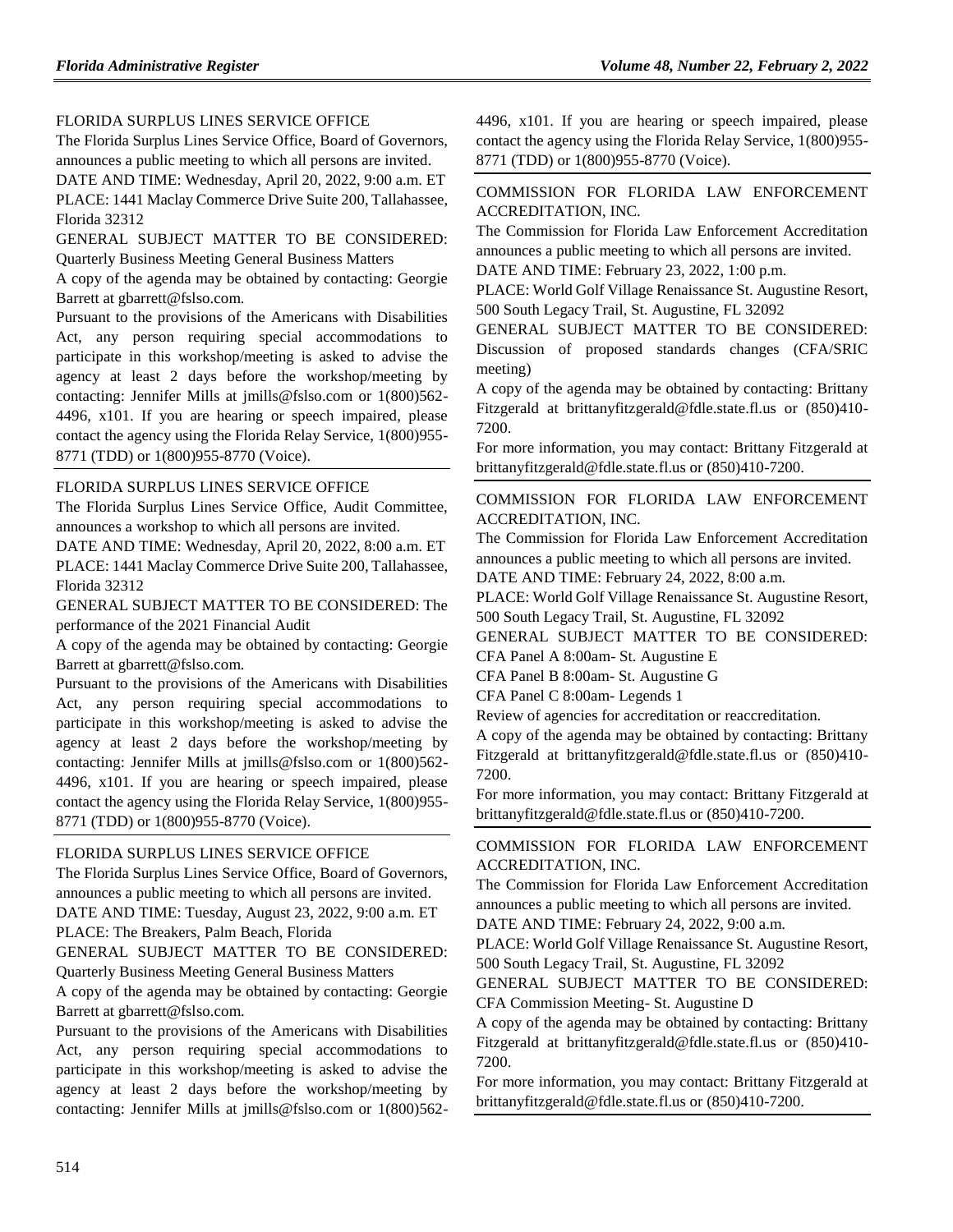# [FLORIDA CORRECTIONS ACCREDITATION](https://www.flrules.org/gateway/organization.asp?id=788)  [COMMISSION, INC.](https://www.flrules.org/gateway/organization.asp?id=788)

The Florida Corrections Accreditation Commission, Inc. announces a public meeting to which all persons are invited. DATE AND TIME: February 22, 2022, 1:00 p.m.

PLACE: World Golf Village Renaissance St. Augustine Resort, 500 South Legacy Trial, St. Augustine, FL 32092

GENERAL SUBJECT MATTER TO BE CONSIDERED: Discussion of proposed standards changes (FCAC/SRIC meeting)

A copy of the agenda may be obtained by contacting: Brittany Fitzgerald at brittanyfitzgerald@fdle.state.fl.us or (850)410- 7200.

For more information, you may contact: Brittany Fitzgerald at brittanyfitzgerald@fdle.state.fl.us or (850)410-7200.

[FLORIDA CORRECTIONS ACCREDITATION](https://www.flrules.org/gateway/organization.asp?id=788)  [COMMISSION, INC.](https://www.flrules.org/gateway/organization.asp?id=788)

The Florida Corrections Accreditation Commission, Inc. announces a public meeting to which all persons are invited. DATE AND TIME: February 23, 2022, 8:30 a.m.

PLACE: World Golf Village Renaissance St. Augustine Resort, 500 South Legacy Trail, St. Augustine, FL 32092

GENERAL SUBJECT MATTER TO BE CONSIDERED: FCAC Panel A 8:30am- St. Augustine G

FCAC Panel B 8:30am- St. Augustine E

Review of agencies for accreditation or reaccreditation

A copy of the agenda may be obtained by contacting: Brittany Fitzgerald at brittanyfitzgerald@fdle.state.fl.us or (850)410- 7200.

For more information, you may contact: Brittany Fitzgerald at brittanyfitzgerald@fdle.state.fl.us or (850)410-7200.

[FLORIDA CORRECTIONS ACCREDITATION](https://www.flrules.org/gateway/organization.asp?id=788)  [COMMISSION, INC.](https://www.flrules.org/gateway/organization.asp?id=788)

The Florida Corrections Accreditation Commission, Inc. announces a public meeting to which all persons are invited. DATE AND TIME: February 23, 2022, 10:00 a.m.

PLACE: World Golf Village Renaissance St. Augustine Resort, 500 South Legacy Trail, St. Augustine, FL 32092

GENERAL SUBJECT MATTER TO BE CONSIDERED: FCAC Commission Meeting- St. Augustine D

A copy of the agenda may be obtained by contacting: Brittany Fitzgerald at brittanyfitzgerald@fdle.state.fl.us or (850)410- 7200.

For more information, you may contact: Brittany Fitzgerald at brittanyfitzgerald@fdle.state.fl.us or (850)410-7200.

### [PARSONS TRANSPORTATION GROUP INC.](https://www.flrules.org/gateway/organization.asp?id=1010)

The Florida Department of Transportation (FDOT) announces a public meeting to which all persons are invited.

DATE AND TIME: Wednesday, February 23, 2022, 5:30 p.m. PLACE: Virtually on GoTo Webinar; By phone at (631)992- 3221 with passcode 613-610-308; In-Person at Canaveral Port Authority, 445 Challenger Road, Cape Canaveral, FL 32920 GENERAL SUBJECT MATTER TO BE CONSIDERED: A public meeting will be held regarding project plans on State Road (S.R.) 401 bridges from S.R. 528 to north of the Canaveral Barge Canal in Brevard County, Florida. (FPID no. 444787-1) The purpose of this project is to evaluate the three existing S.R. 401 bridges over the Canaveral Barge Canal. Through this study, the FDOT will develop and analyze alternatives for rehabilitation or replacement of the bridges to address access, future mobility, congestion, and safety. S.R. 401 provides a vital connection to Port Canaveral's operations including major cruise and cargo terminals. The public meeting is being held to present information and receive community feedback.

The Department is offering multiple ways for the community to participate in the meeting. All participants, regardless of platform they choose, will receive the same information on the proposed project.

Virtual Option: Virtual Option: Interested persons may join the Virtual Public Meeting (VPM) from a computer, tablet, or mobile device. A VPM is a free live presentation or webinar over the internet. For this option, advance registration is required by visiting https://bit.ly/SR401PDE. Once registered, participants will receive a confirmation email containing information about joining the meeting online. Please note, Internet Explorer cannot be used to register or attend this webinar. If joining online, please allow adequate time to log in to view the presentation in its entirety.

Phone Option (Listen Only): Participants may join the meeting in listen-only mode by dialing (631)992-3221 and entering the passcode 613-610-308 when prompted.

In-Person Open House Option: Participants may attend in person by going to Canaveral Port Authority, 445 Challenger Road, Cape Canaveral, FL 32920. The in-person meeting will be an open house where participants can stop by anytime between 5:30 p.m.  $-7:30$  p.m. to view a looping presentation and project displays, speak with project team members, and submit comments or questions. If attending in person, please remember to follow all safety and sanitation guidelines. If you are feeling unwell, please consider attending the meeting virtually or by phone.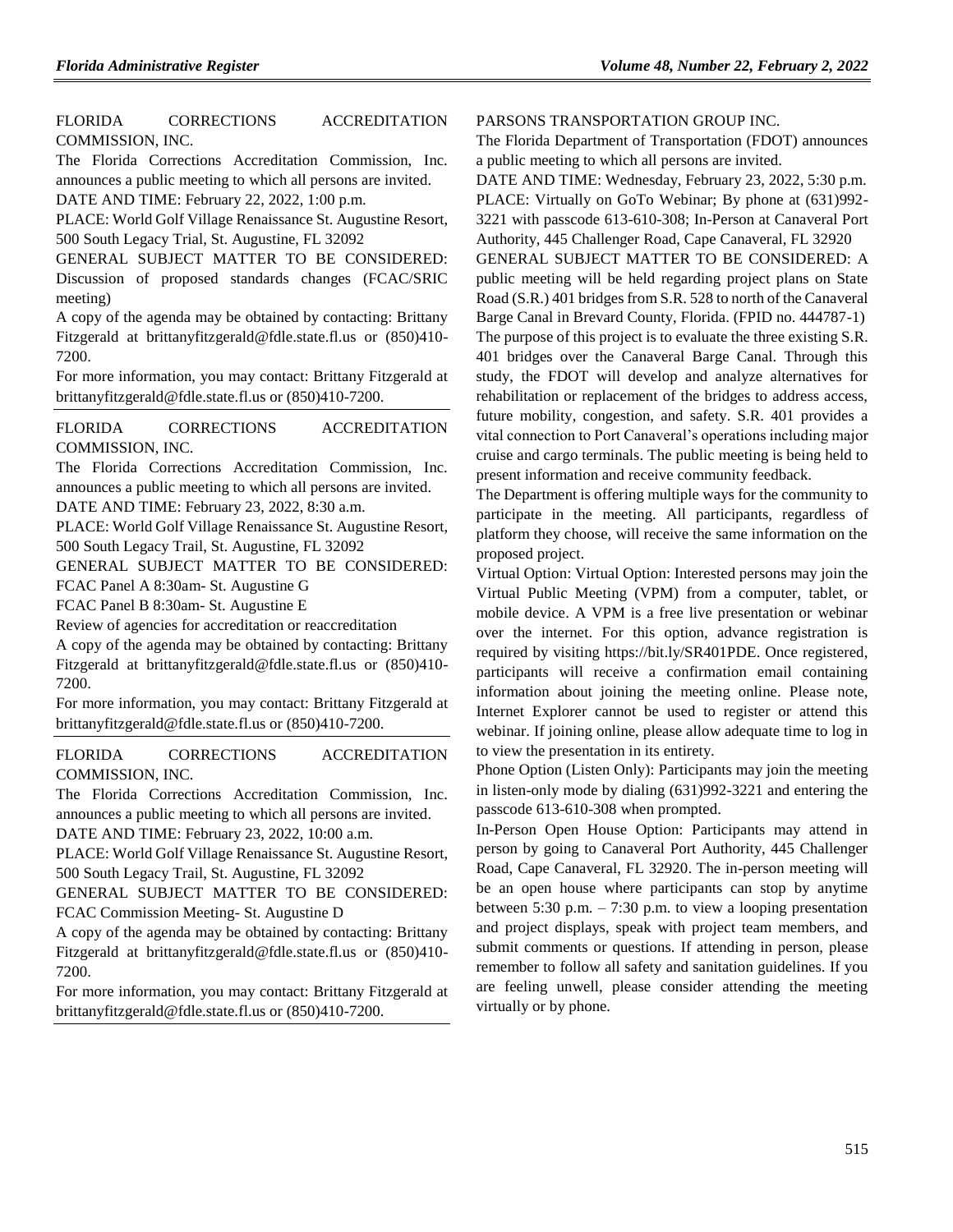All meeting materials, including the presentation, will be available on the project website at https://www.cflroads.com/project/444787-1 prior to the meeting.

FDOT is sending notices to all property owners, business owners, interested persons and organizations to provide the opportunity to offer comments and express their views regarding this project and the proposed improvements.

Public participation is solicited without regard to race, color, national origin, age, sex, religion, disability, or family status. Persons wishing to express their concerns relative to FDOT compliance with Title VI may do so by contacting Jennifer Smith, FDOT District Five Title VI Coordinator, at Jennifer.Smith2@dot.state.fl.us.

A copy of the agenda may be obtained by contacting: not applicable

Pursuant to the provisions of the Americans with Disabilities Act, any person requiring special accommodations to participate in this workshop/meeting is asked to advise the agency at least 7 days before the workshop/meeting by contacting: the FDOT Manager Mary McGehee at (386)943- 5063, or by email at Mary.McGehee@dot.state.fl.us. If you are hearing or speech impaired, please contact us by using the Florida Relay Service, 1(800)955-8771 (TDD) or 1(800)955- 8770 (Voice). If you are hearing or speech impaired, please contact the agency using the Florida Relay Service, 1(800)955- 8771 (TDD) or 1(800)955-8770 (Voice).

For more information, you may contact: FDOT Manager Mary McGehee by phone at (386)943-5063, by email at Mary.McGehee@dot.state.fl.us, or U.S. mail at Florida Department of Transportation, 719 South Woodland Boulevard, M.S. 501, DeLand, FL 32720. Information about this project is also available online at www.cflroads.com. Simply type 444787-1 in the search box, click "go" and then select the project. We encourage you to participate in the S.R. 401 Bridge Replacement Project Development and Environment (PD&E) Study public meeting.

# Section VII Notice of Petitions and Dispositions Regarding Declaratory Statements

# [DEPARTMENT OF BUSINESS AND PROFESSIONAL](https://www.flrules.org/gateway/department.asp?id=61)  [REGULATION](https://www.flrules.org/gateway/department.asp?id=61)

## [Florida Real Estate Commission](https://www.flrules.org/gateway/organization.asp?id=283)

NOTICE IS HEREBY GIVEN that Florida Real Estate Commission has received the petition for declaratory statement from Carol Jones-Gilbert on the behalf of Palm Beach County Housing Authority. The petition seeks the agency's opinion as to the applicability of Chapters 421, 475, Sections 120.565, Florida Statutes and Rule 28-105.001, Florida Administrative Code, as it applies to the petitioner.

Petitioner's petition, filed on January 3, 2022, regarding two statements, "that under the facts and circumstances outlined herein, the PHA, Spectra and the Affiliate are exempt from the licensing requirements of Chapter 475 pursuant to the independent authority granted to the PHA in Chapter 421. Alternatively, the PHA requests that the Commission enter a Declaratory Statement stating that under the facts and circumstances outlined herein that the PHA, Spectra and the Affiliate meet the exemption requirements of Ssubsections 475.011(3) and/or (3), provided no employees are compensated on a commission basis." Except for good cause shown, motions for leave to intervene must be filed within 21 days after the publication of this notice.

A copy of the Petition for Declaratory Statement may be obtained by contacting: Giuvanna Corona, Executive Director, Florida Real Estate Commission, 400 W. Robinson Street, #N801, Orlando, FL 32801, Giuvanna.Corona@myfloridalicense.com.

# Section VIII Notice of Petitions and Dispositions Regarding the Validity of Rules

Notice of Petition for Administrative Determination has been filed with the Division of Administrative Hearings on the following rules:

# **NONE**

Notice of Disposition of Petition for Administrative Determination has been filed with the Division of Administrative Hearings on the following rules:

# **NONE**

# Section IX

Notice of Petitions and Dispositions Regarding Non-rule Policy Challenges

# NONE

Section X Announcements and Objection Reports of the Joint Administrative Procedures **Committee** 

# NONE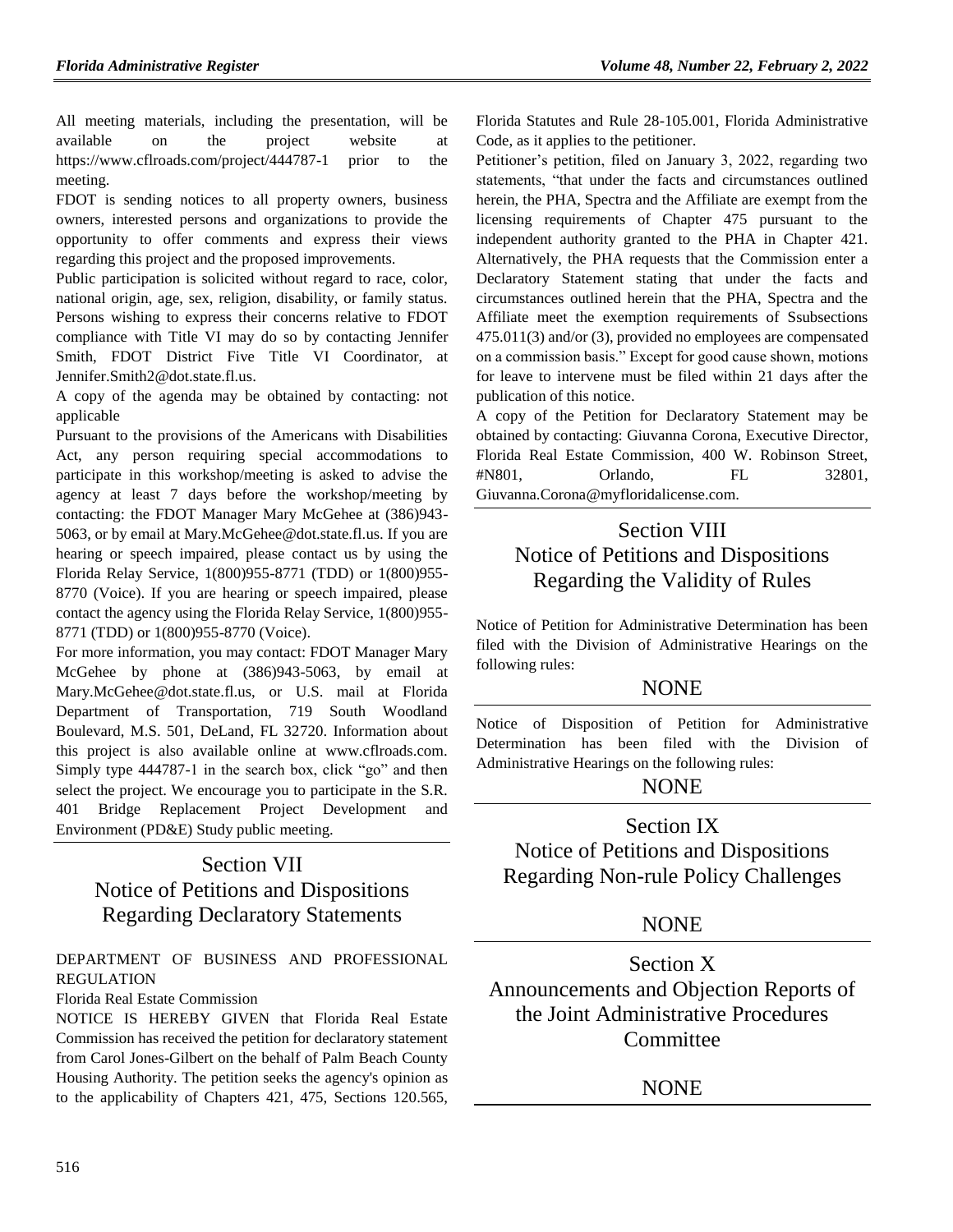# Section XI Notices Regarding Bids, Proposals and Purchasing

# [DEPARTMENT OF EDUCATION](https://www.flrules.org/gateway/department.asp?id=6) DISTRICT BOARD OF TRUSTEES MIAMI DADE COLLEGE 11011 S.W. 104th STREET MIAMI, FL 33176-3393

Miami Dade College is seeking electronic responses to the Invitation to Negotiate (ITN) listed below. All solicitation documents, announcements, scheduled meetings, and links will be posted on, and communicated through, the Miami Dade College BidNet Direct website: https://www.bidnetdirect.com/florida/miamidadecollege BID NUMBER: 2022-RM1-12

BID TITLE: Security Guard Enhanced Services Collegewide

Due Date: by 3:00 p.m. ET, February 24, 2022

Contact for this solicitation: Roman Martinez, MPA, CPPO, CPPB - rmartin9@mdc.edu.

If a person decides to appeal any decision with respect to any matter considered at the above-cited meeting, you will need a record of the proceedings, and for such purpose you may need to ensure that a verbatim record of the proceedings is made, which record includes the testimony and evidence upon which the appeal is to be based. A copy of the agenda may be obtained by writing to: Miami Dade College, Office of the Purchasing Director, 11011 S.W. 104 Street, Miami, FL 33176 or by calling (305)237-2402

# [FISH AND WILDLIFE CONSERVATION COMMISSION](https://www.flrules.org/gateway/department.asp?id=68) ESTUARINE HABITAT ENHANCEMENTS AT FSUCML IN FRANKLIN COUNTY

BID NO: FWC 21/22-74C

TITLE: ESTUARINE HABITAT ENHANCEMENTS AT FSUCML IN FRANKLIN COUNTY

The intent of this Invitation to Bid (ITB) is to obtain competitive pricing for dredging, filling for restoration and oyster reef construction, in accordance with the contract documents and Chapter 255 of the Florida Statutes.

SEALED BIDS WILL BE PUBLICLY OPENED AND READ ALOUD

BID OPENING DATE & TIME: March 2, 2022, 1:00 a.m.

BID OPENING LOCATION: Florida Fish & Wildlife Conservation Commission, 1875 Orange Avenue East, Tallahassee, Florida 32311-6160

To review the bid details for FWC 21/22-74C:

Visit

[http://www.myflorida.com/apps/vbs/vbs\\_www.pui?pui=7700](http://www.myflorida.com/apps/vbs/vbs_www.pui?pui=7700)

to view a list of FWC's formal solicitations and agency decisions.

Choose the FWC 21/22-74C solicitation link to view the advertisement details.

From the Advertisement Details page, you can download the PDF bid file for your reference.

If the link doesn't take you directly to the project listing, you can manually search for it by:

Visit

[http://www.myflorida.com/apps/vbs/vbs\\_www.main\\_menu.](http://www.myflorida.com/apps/vbs/vbs_www.main_menu)

Select Search Advertisements.

Choose FL Fish and Wildlife Conservation Commission from the Agency dropdown box.

Click the Advertisement Search button.

Choose the FWC 21/22-74C solicitation link to view the advertisement details.

From the Advertisement Details page, you can download the PDF bid file for your reference.

NOTE: The Vendor Bid System (link provided above) is the posting location for all new and changing information regarding this solicitation. Interested bidders should continue to monitor this site for the entirety of the solicitation process.

For an electronic copy of construction plans and all other associated documents:

Click the following link to access the technical specifications and construction plans under file FWC 2122-74C:

[https://bidrequestfilessa.blob.core.windows.net/bidrequestcont](https://bidrequestfilessa.blob.core.windows.net/bidrequestcontainer/FWC%202122-74C.zip) [ainer/FWC 2122-74C.zip](https://bidrequestfilessa.blob.core.windows.net/bidrequestcontainer/FWC%202122-74C.zip)

Direct all questions to the Procurement Manager: Bryan Tucker, Florida Fish & Wildlife Conservation Commission, Tallahassee Purchasing Office, 1875 Orange Avenue East, Tallahassee, Florida 32311-6160, Phone: (850)488-6551, bryan.tucker@myfwc.com.

# [ALACHUA COUNTY BOARD OF COUNTY](https://www.flrules.org/gateway/organization.asp?id=1399)  **[COMMISSIONERS](https://www.flrules.org/gateway/organization.asp?id=1399)**

RFP 22-319-LS PUBLIC-PRIVATE PARTNERSHIP (P3) FOR A COUNTY ADMINISTRATION BUILDING

ALACHUA COUNTY, FL - The Alachua County Commission has received an unsolicited proposal for the design, finance, construction, operation and maintenance of County Administration Building. The County has determined that the unsolicited proposal is sufficient for consideration on a preliminary basis and will accept other proposals for the same project during this notification period.

Additional information on the project, including submittal instructions, is available on the County's website at Solicitation Opportunities Alachua County Procurement Page [https://alachuacounty.us/depts/procurement/pages/bidinformat](https://alachuacounty.us/depts/procurement/pages/bidinformation.aspx) [ion.aspx.](https://alachuacounty.us/depts/procurement/pages/bidinformation.aspx)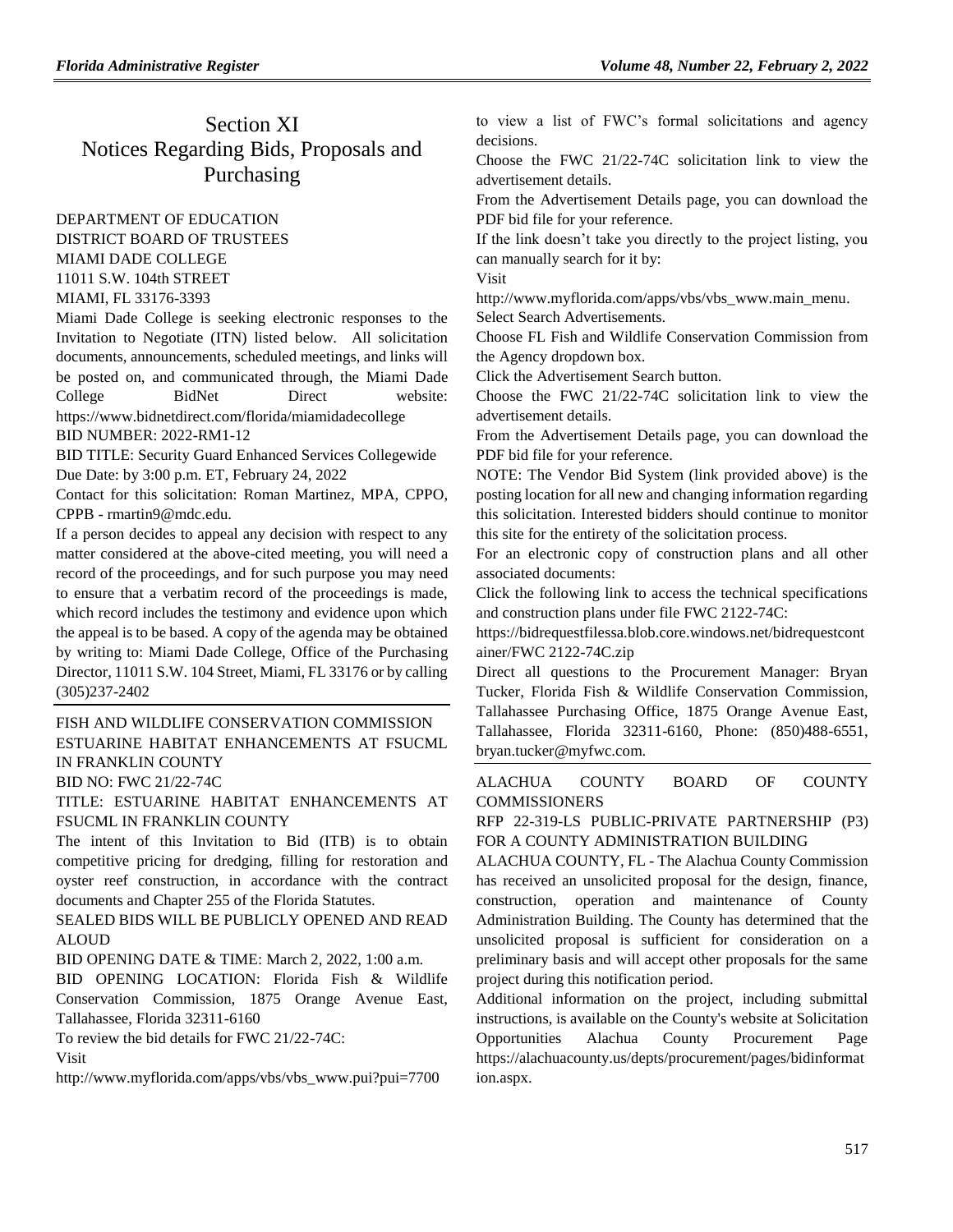All questions regarding this project should be submitted via the question and answer tab in the County's e-Procurement [Public](https://secure.procurenow.com/portal/alachuacounty)  [Portal.](https://secure.procurenow.com/portal/alachuacounty)

Entities wishing to submit proposals for the project may do so via the County's e-Procurement [Public Portal](https://secure.procurenow.com/portal/alachuacounty) PUBLIC-PRIVATE PARTNERSHIP (P3) FOR A COUNTY ADMINISTRATION BUILDING. RFP 22-319-LS

Proposals will be ranked in order of preference by the County. In ranking the proposals, the County will consider the factors set forth in the submittal instructions.

The County reserves the right to reject any or all proposals, or as provided under Section 255.065, Florida Statutes, to award and negotiate an interim agreement and/or comprehensive agreement with the proposer whose proposal best serves the interests of the County. Nothing contained in this notice is intended to be an obligation or binding agreement by the County regarding the project, or any commitment by the County to enter into any final agreement regarding the project. The County's Cone of Silence will be in effect from the initial advertisement of this notice. All communications regarding the project must be submitted via the question and answer tab in the County's e-Procurement [Public Portal.](https://secure.procurenow.com/portal/alachuacounty) All proposals and related information received will be subject to the applicable provisions of the Florida Public Records Law.

Anyone with a disability and requiring an accommodation to participate in Alachua County's procurement process, please contact the Division of Procurement at (352)374-5202. TDD/TTY users, please call 711 (Florida Relay System). In accordance with the ADA, this document may be requested in an alternate format.

If you have a disability and need an accommodation in order to participate in a County program, service or public meeting, please contact the Alachua County Equal Opportunity Office at (352)374-5275.

[ALACHUA COUNTY BOARD OF COUNTY](https://www.flrules.org/gateway/organization.asp?id=1399)  [COMMISSIONERS](https://www.flrules.org/gateway/organization.asp?id=1399)

# RFP 22-319-LS PUBLIC-PRIVATE PARTNERSHIP (P3) FOR A COUNTY ADMINISTRATION BUILDING

ALACHUA COUNTY, FL - The Alachua County Commission has received an unsolicited proposal for the design, finance, construction, operation and maintenance of County Administration Building. The County has determined that the unsolicited proposal is sufficient for consideration on a preliminary basis and will accept other proposals for the same project during this notification period.

Additional information on the project, including submittal instructions, is available on the County's website at Solicitation Opportunities Alachua County Procurement Page [https://alachuacounty.us/depts/procurement/pages/bidinformat](https://alachuacounty.us/depts/procurement/pages/bidinformation.aspx) [ion.aspx.](https://alachuacounty.us/depts/procurement/pages/bidinformation.aspx)

All questions regarding this project should be submitted via the question and answer tab in the County's e-Procurement [Public](https://secure.procurenow.com/portal/alachuacounty)  [Portal.](https://secure.procurenow.com/portal/alachuacounty)

Entities wishing to submit proposals for the project may do so via the County's e-Procurement [Public Portal](https://secure.procurenow.com/portal/alachuacounty) PUBLIC-PRIVATE PARTNERSHIP (P3) FOR A COUNTY ADMINISTRATION BUILDING. RFP 22-319-LS

Proposals will be ranked in order of preference by the County. In ranking the proposals, the County will consider the factors set forth in the submittal instructions.

The County reserves the right to reject any or all proposals, or as provided under Section 255.065, Florida Statutes, to award and negotiate an interim agreement and/or comprehensive agreement with the proposer whose proposal best serves the interests of the County. Nothing contained in this notice is intended to be an obligation or binding agreement by the County regarding the project, or any commitment by the County to enter into any final agreement regarding the project. The County's Cone of Silence will be in effect from the initial advertisement of this notice. All communications regarding the project must be submitted via the question and answer tab in the County's e-Procurement [Public Portal.](https://secure.procurenow.com/portal/alachuacounty) All proposals and related information received will be subject to the applicable provisions of the Florida Public Records Law.

Anyone with a disability and requiring an accommodation to participate in Alachua County's procurement process, please contact the Division of Procurement at (352)374-5202. TDD/TTY users, please call 711 (Florida Relay System). In accordance with the ADA, this document may be requested in an alternate format.

If you have a disability and need an accommodation to participate in Alachua County's procurement process, please contact the Division of Procurement at (352)374-5202. TDD/TTY users, please call 711 (Florida Relay System). In accordance with the Provisions of the ADA, this document may be requested in an alternate format.

# Section XII Miscellaneous

### [DEPARTMENT OF STATE](https://www.flrules.org/gateway/department.asp?id=1)

Index of Administrative Rules Filed with the Secretary of **State** 

Pursuant to subparagraph  $120.55(1)(b)6. - 7$ ., F.S., the below list of rules were filed in the Office of the Secretary of State between 3:00 p.m., Wednesday, January 26, 2022 and 3:00 p.m., Tuesday, February 1, 2022.

| Rule No. | <b>File Date</b> | <b>Effective</b><br>Date |
|----------|------------------|--------------------------|
| 1S-2.021 | 2/1/2022         | 2/21/2022                |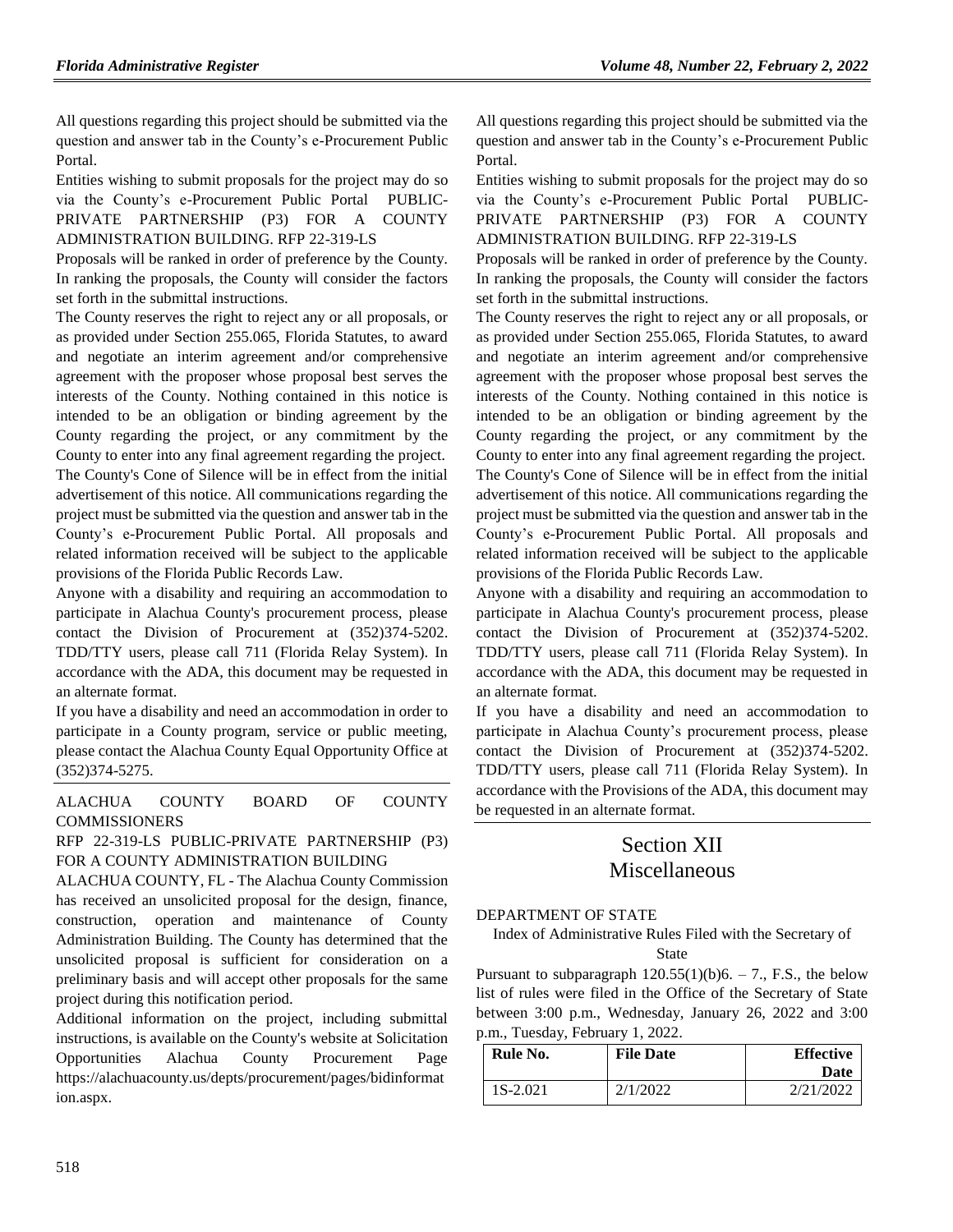| 5J-21.003                                                                                                                     | 1/31/2022        | 2/20/2022                |  |  |
|-------------------------------------------------------------------------------------------------------------------------------|------------------|--------------------------|--|--|
| 5J-21.005                                                                                                                     | 1/31/2022        | 2/20/2022                |  |  |
| 5J-21.009                                                                                                                     | 1/31/2022        | 2/20/2022                |  |  |
| 40D-2.091                                                                                                                     | 1/28/2022        | 2/17/2022                |  |  |
| 40D-2.101                                                                                                                     | 1/28/2022        | 2/17/2022                |  |  |
| 40D-2.801                                                                                                                     | 1/28/2022        | 2/17/2022                |  |  |
| 40D-8.626                                                                                                                     | 1/28/2022        | 2/17/2022                |  |  |
| 40D-80.075                                                                                                                    | 1/28/2022        | 2/17/2022                |  |  |
| 53ER22-6                                                                                                                      | 1/27/2022        | 1/31/2022                |  |  |
| 53ER22-7                                                                                                                      | 1/27/2022        | 1/31/2022                |  |  |
| 64B5-17.0011                                                                                                                  | 1/26/2022        | 2/15/2022                |  |  |
| 64B5-17.003                                                                                                                   | 1/26/2022        | 2/15/2022                |  |  |
| 64B12-9.0015                                                                                                                  | 1/26/2022        | 2/15/2022                |  |  |
| <b>LIST OF RULES AWAITING LEGISLATIVE</b><br>APPROVAL SECTIONS 120.541(3), 373.139(7)<br>AND/OR 373.1391(6), FLORIDA STATUTES |                  |                          |  |  |
|                                                                                                                               |                  |                          |  |  |
| Rule No.                                                                                                                      | <b>File Date</b> | <b>Effective</b>         |  |  |
|                                                                                                                               |                  | Date                     |  |  |
| 5K-4.020                                                                                                                      | 12/10/2021       | **/**/****               |  |  |
| 5K-4.035                                                                                                                      | 12/10/2021       | **/**/****               |  |  |
| 5K-4.045                                                                                                                      | 12/10/2021       | **/**/****               |  |  |
| 60FF1-5.009                                                                                                                   | 7/21/2016        | **/**/****               |  |  |
| 60P-1.003                                                                                                                     | 12/8/2021        | **/**/****               |  |  |
| 60P2.002                                                                                                                      | 11/5/2019        | **/**/****               |  |  |
| 60P-2.003                                                                                                                     | 11/5/2019        | **/**/****               |  |  |
| 62-600.405                                                                                                                    | 11/16/2021       | **/**/****               |  |  |
| 62-600.705                                                                                                                    | 11/16/2021       | **/**/****               |  |  |
| 62-600.720                                                                                                                    | 11/16/2021       | **/**/****               |  |  |
| 64B8-10.003<br>69L-7.020                                                                                                      | 12/9/2015        | **/**/****<br>**/**/**** |  |  |

# [FLORIDA VIRTUAL SCHOOL](https://www.flrules.org/gateway/organization.asp?id=1357) FLORIDA VIRTUAL SCHOOL

Notice of Approval to Advertise: The Florida Virtual School Board of Trustees ("Board") has authorized and directed this Notice of Advertisement and Public Hearing regarding its anticipated consideration and adoption of new or revised Board Policies.

Purpose & Effect: It is the intention of the Board that the abovereferenced new and revised policies simplify, update, streamline and ensure alignment of FLVS operations and Board Policies and Bylaws with applicable state and federal laws, rules, and regulations.

Access to Text of the New or Revised Policy(ies): Individuals seeking access to the hardcopy/printed version of the new or

revised policy(ies) herein referenced may contact Mr. Bruce Moore, FLVS Board Clerk, at 2145 Metrocenter Boulevard, Suite 100, Orlando, Florida 32835. The Board Clerk may be reached by telephone at (407)735-1191 or by email to bmoore@flvs.net. Individuals seeking access to the electronic version of the new or revised policy(ies) may do so via the internet by visiting the Florida Virtual School website at www.flvs.net (navigate to Board of Trustees – "Notice of Rulemaking" tabs/pages). Please be advised that the President and Chief Executive Officer ("CEO") of the Florida Virtual School is authorized to correct technical, grammatical, and spelling errors, and to rearrange and renumber sections, paragraphs, designations, and cross-references in any new, revised, and existing Board Policy and Bylaw which following consultation with the FLVS Office of General Counsel—the CEO deems reasonable and prudent to achieve and advance the purpose and effect of such policies and bylaws. Rule Making Authority: The Board is authorized to adopt, amend, and delete Board Policies pursuant to section 1002.37 and applicable provisions of Chapter 120 of the Florida Statutes.

Laws Implemented: Section 1002.37 of the Florida Statutes and all such applicable laws expressed and/or referenced by the new or revised policy(ies) herein identified.

Person(s) Proposing/Initiating New or Revised Policy(ies): The new or revised policy(ies) herein identified were originated by and through the FLVS CEO in consultation with the FLVS Office of General Counsel and FLVS personnel with subject matter expertise pertinent to the new or revised policy.

Exh. Dept./Subject Short Title FLVS #

28. Professional Standards Fraud Reporting PS016

29. Students Homeless Student Education STU001

Public Hearing: The Board intends to consider, adopt, or otherwise take formal/final action on the above-referenced new and revised policy(ies) following a public hearing on such matter(s). The public hearing will be held during the course of a regular quarterly meeting of the Board of Trustees on Tuesday, March 8, 2022, which is scheduled to begin at 9:00 a.m. ET. The meeting will not be held in person. Rather, it will be held by video conference. Any person who wishes to present or register public comments during the public hearing should contact Mr. Bruce Moore, Board Clerk, 2145 Metrocenter Blvd., Suite 100, Orlando, Florida, 32835, no later than 48 hours prior to the start of the Board meeting. The Board Clerk may be reached by telephone at (407)735-1191 or by email to bmoore@flvs.net.

Any person requiring special accommodations to attend or participate in any meeting of the Board of Trustees should contact Mr. Bruce Moore, Board Clerk, at 2145 Metrocenter Blvd., Suite 100, Orlando, Florida 32835, no later than 48 hours prior to the start of the Board meeting. The Board Clerk may be